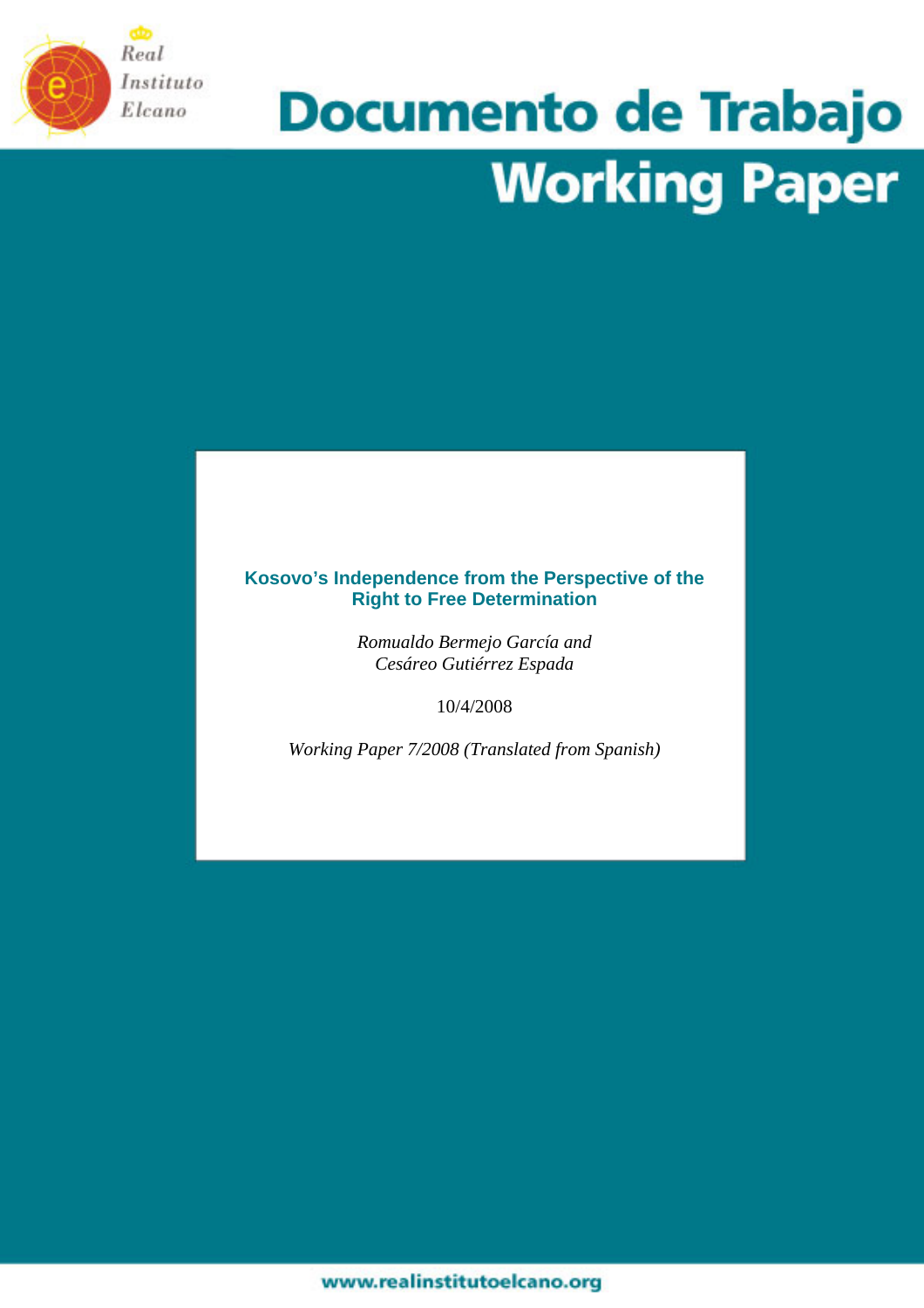# **Kosovo's Independence from the Perspective of the Right to Free Determination**

*Romualdo Bermejo García and Cesáreo Gutiérrez Espada* 

### **Summary**

The political situation in Kosovo grew more complicated as the deadline approached for agreeing on a statute to define its future. First, Serbia and Russia managed to delay the presentation of the statute from November 2006 to February 2007, arguing it might influence the Serbian elections in January 2007. But once the draft by the UN special envoy Martti Ahtisaari was unveiled on 2 February 2007, both the new Serbian parliament and Russia rejected it outright, on the grounds that it granted *de facto* independence to Kosovo. The rest of the parties involved were divided. While a diplomatic troika composed of the US, Russia and the EU worked to bring the Serbian and ethnic Albanians of Kosovo towards a shared interpretation of Ahtisaari's proposals, the different positions became more radical. Intense debate is guaranteed because whatever solution is agreed for Kosovo's status will serve as a precedent for similar cases in Europe and elsewhere.

On the one hand, Russian opposition is blocking progress on a decision in the UN Security Council, the Contact Group and the G-8, which played a mediating role in 1999. On the other hand, Serbia refused to give up a province that International law recognises as its own, even though the members of the Quintet have tried to persuade it to stop resisting a *fait accompli* in exchange for being able to participate in NATO's Partnership for Peace and join the EU. Meanwhile, after winning the elections in November 2007, the government of Kosovo threatened to make a unilateral declaration of independence that would satisfy its grassroots supporters. These days, the backers of that independence –the US and most members of the EU– are trying to come up with a formula that would allow Kosovo to fit into the international community and let the latter 'supervise' Kosovar independence.

This Working Paper analyses Kosovo's independence in terms of the right to self-determination. The problem is part of a debate over whether a right conceived for colonial peoples can be applied to so-called national peoples. While the former are recognised as having this right –external selfdetermination– the latter have only been recognised as having the right to autonomy, or internal self-determination, which keeps them from being persecuted or excluded from the government. A lack of this autonomy is what prompted NATO to bomb Serbia into granting it. The proposals of the Rambouillet Conference, the Kosovo Declaration and Resolution 1244 of the UN Security Council call for autonomy within the Yugoslav state, now Serbia. However, a legal solution for the status of Kosovo is hardly compatible with a political situation in which Serbia has lost all ability to exert influence over its own territory, the international community wants to shed this capacity as soon as possible, minority Serbs refuse to assume it and the ethnic Albanian majority in Kosovo will settle for nothing short of unconditional independence.

This Working Paper evaluates all the legal and political options for ending this institutional limbo, both from the point of view of international law and the proposals made by the special envoy Ahtisaari. The analysis shows the utter clash between law, which backs the position of a democratic Serbia granting Kosovo autonomy that borders on independence, and politics, in which the realist perception of the US and most EU members that the Albanian majority in Kosovo cannot stand being part of Serbia inclines those countries to yield to secessionist pressure. Finally, we will look at the options that would arise from Kosovo declaring independence and for its international recognition, and the applicability of Resolution 1244 to the international presence in Kosovo, as changing it seems unfeasible due to opposition from Russia.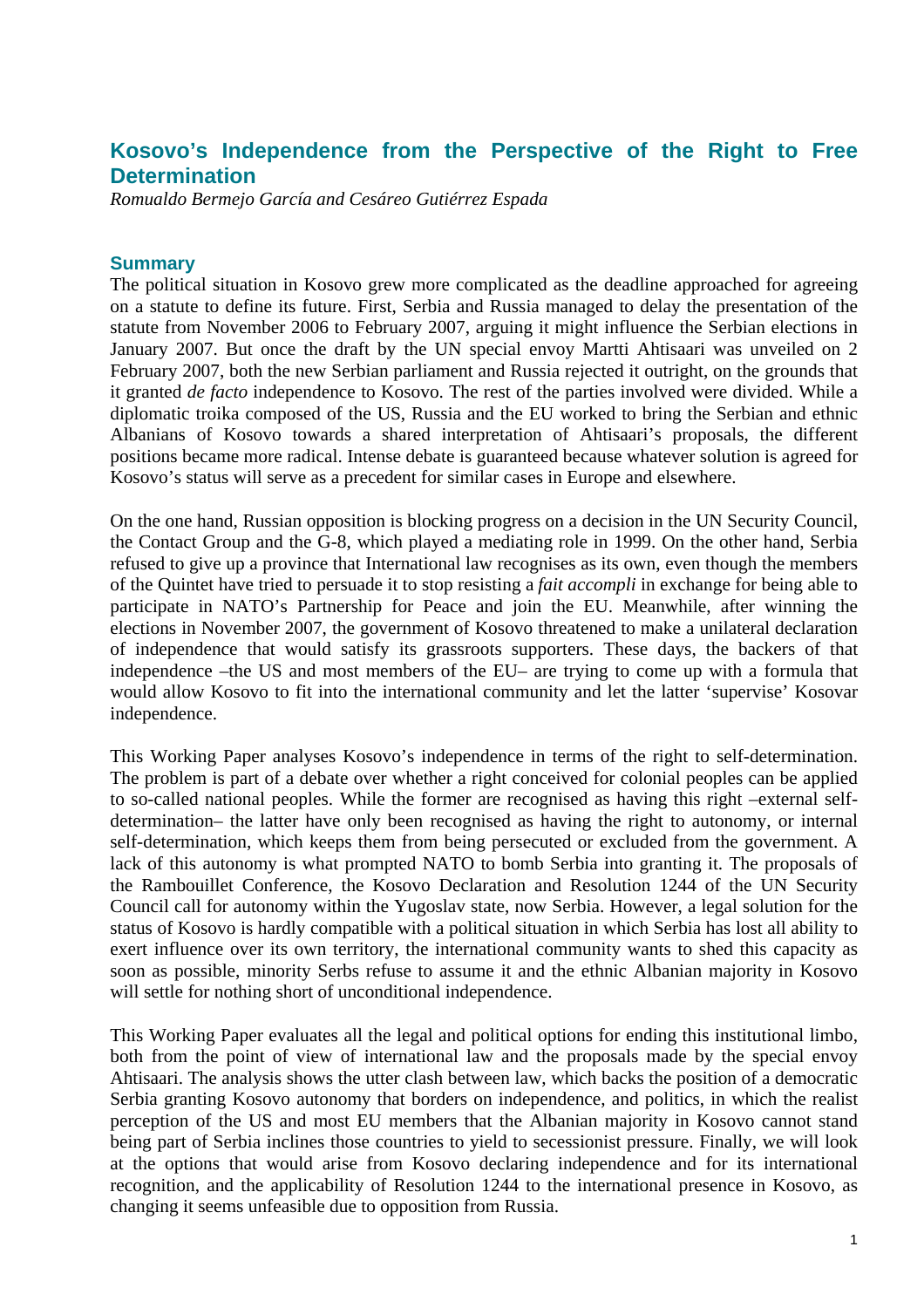### **The Right of Self-determination**

It is clear that the principle which establishes the right to free determination, applied extensively and intensively to colonial peoples since the 1960s, has become the norm in positive international law. Indeed, the norm and customary, because it brings together the two elements necessary for something to become a custom: numerous UN resolutions adopted unanimously, with no votes against or by wide margins on specific cases and on problems or approaches to the issue; and the practice of States with colonies to abide by these resolutions and decolonise their possessions. The second element is the incorporation of some of the dispositions stemming from the right to determination into international treaties that are universally 'consented to'. Taken together, these facts show the existence of a practice which is general, uniform and constant (material element) and carried out in the belief that it is legally mandatory (element of spirit, or *opinio iuris*). On the one hand, an interpretation of this nature is boosted considerably because it is backed by a broad majority of the legal community which has analysed this practice. Meanwhile, and above all, the International Court of Justice has ratified the legal and customary nature of the right of colonial peoples to free determination.<sup>1</sup>

What is more, today no one doubts that this norm is part of imperative international law, as it is of fundamental importance for the international community as a whole. The ICJ and the International Law Commission have stated so clearly.<sup>2</sup> Among other consequences, this means that a grave violation of the norm means the perpetrator will be held responsible as per the *Draft Articles on State Responsibility for Internationally Wrongful Acts,* which were approved by the Commission in August 2001 and endorsed by the UN General Assembly in December of that same year<sup>3</sup> for those who commit such illicit acts.<sup>4</sup>

Of course, there are recent elements which raise the question of whether the norm that confirms the right of colonial peoples to free determination is losing steam. The resistance of some states, apparently interested (as in the case of the US and France) in seeing that free determination not be applied to the Western Sahara in the same way it has been applied elsewhere since 1960, is not the only source of frustration. One can also mention the incongruence of the ICJ in describing this principle, in the *East Timor case* (1995), as an *erga omnes* obligation but then not drawing the pertinent procedural consequences;<sup>5</sup> and possibly others, connected to 'modulations' introduced at the last minute in the draft articles that the International Law Commission had approved in relation to crimes against peace and the safety of humanity and in relation to the responsibility of the State for internationally illicit acts.<sup>6</sup>

<sup>&</sup>lt;sup>1</sup> Consultative ruling of 21 June 1971, issue of Namibia, paragraph 52 (CIJ Recueil 1971, p. 31); consultative ruling of 16 October 1975, issue of Western Sahara, paragraphs 54-58 (*CIJ Recueil 1975*, p. 31-33). 2

<sup>&</sup>lt;sup>2</sup> Sentence of 5 February, 1970, paragraphs 33-34, issue of Barcelona Traction, *CIJ Recueil 1970*, p. 32; sentence of 30 June 1995, paragraph 29, issue of East Timor, *CIJ Recueil 1995*, p. 102. As for the International Law Commission, commentaries 4 and 5 on article 40 of its draft articles on state responsibility for internationally wrongful acts, *Report of the ILC on its 53rd period of sessions (23 April to 1 June, and 2 July to 10 August 2001). Official Documents of the General Assembly,*  $56<sup>th</sup>$  *period of sessions. Supplement nr 10 (56/10), New York, 2001, p. 306-307.* 

 $3$  Resolution 56/83, 12 December 2001.

For a detailed analysis, see C. Gutiérrez Espada (2005), *La responsabilidad internacional (consecuencias del hecho ilícito)*, Diego Marín Librero-Editor, Murcia. 5 *Vid*. C. Gutiérrez Espada (2002), '¿*Actio popularis* en Derecho Internacional?', *Estudios de Derecho Internacional en* 

*Homenaje al Profesor Ernesto J. Rey Caro*, Editorial Marcos Lerner-Editora Córdoba, editing by Drnas Zlata-Lerner Marcelo and coordination by Drnas Zlata, Córdoba (Argentina), volume I, pp. 568 and ff.; Id., *La responsabilidad*… cit., pp. 155 and ff.

<sup>6</sup> P. Andrés Sáenz de Santamaría (1997), 'La libre determinación de los pueblos en la nueva sociedad internacional', *Cursos Euromediterráneos Bancaja de Derecho Internacional,* I, pp. 160-165.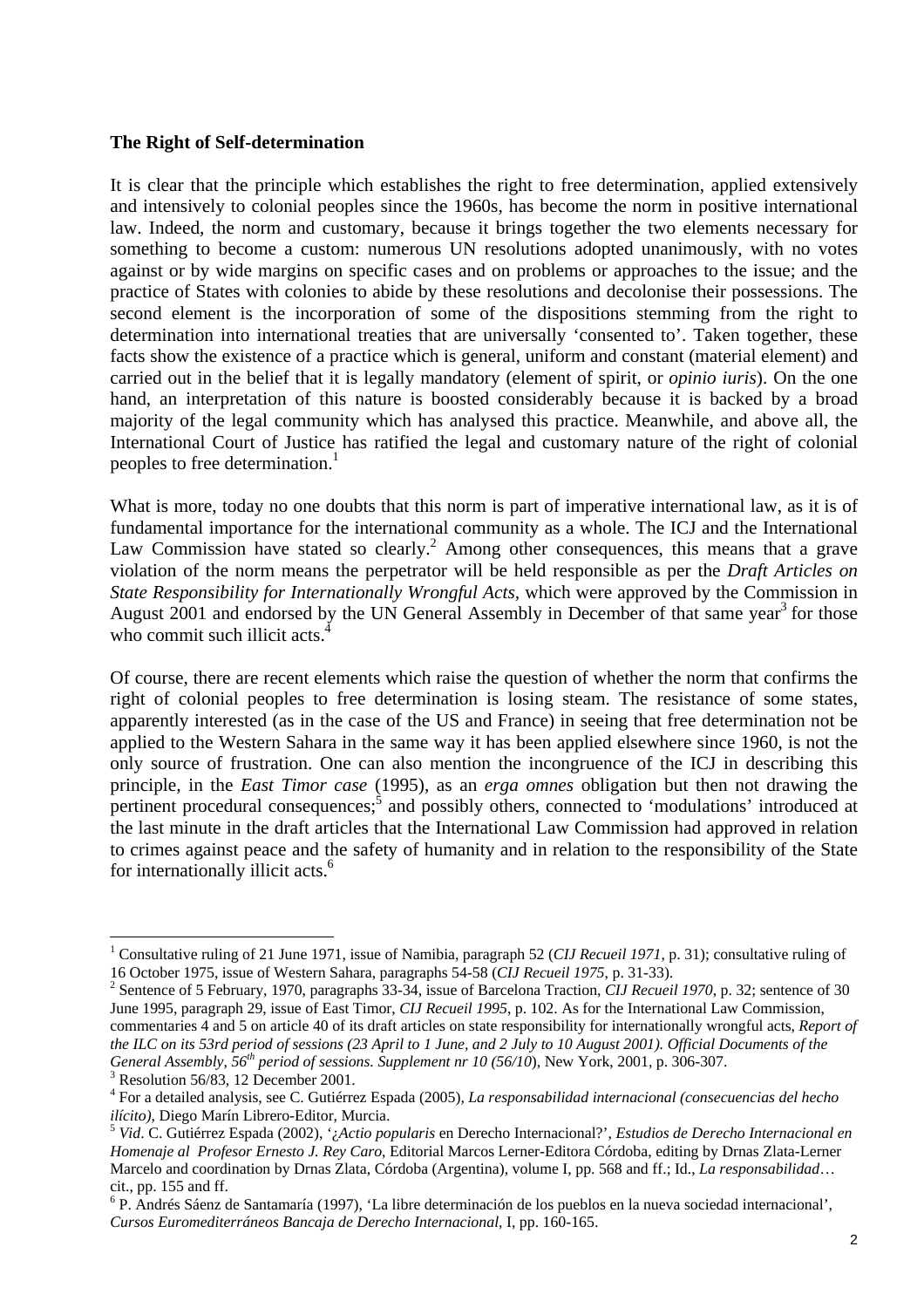Given what appears to be the politicisation and wearing out of the principle, what we are asking is if this is going to have an effect on the application of the principle (the future of the norm is at stake) to other peoples that are seeking it.

# **The Right of What Peoples?**

Are there peoples other than colonial ones? The answer is yes, of course. These would be those groups which live within a sovereign and independent state but stand apart from the rest of the population, or from the rest of its peoples, if there are any, because of their language, race or religion. These are unifying elements which have instilled in this Group, or most of it, a feeling of having 'their own personality', a feeling of being a nation. They can basically be divided into two groups: one that draws its roots from the past, in history (these are indigenous peoples); another looks to the future (national peoples). We will not address the case of *indigenous peoples* because the dispute surrounding them is more concrete, different from that of other peoples we will look at and, perhaps, less objectively important, but mainly because Kosovo is not one of them. However, we might recall that Spain recently joined the Convention on Indigenous and Tribal Peoples in Independent Countries (1989). This convention addresses and presents a basic legal status for this kind of people. It recognises the 'aspirations of these peoples to exercise control over their own institutions, ways of life and economic development and to maintain and develop their identities, languages and religions, within the framework of the States in which they live'.<sup>7</sup>

International law grants national peoples living in a sovereign state the right to free determination, but with content different to that of colonial peoples:

- The law grants these national peoples, if they so desire, independence. They can fight, and both request and receive help from friendly States in that fight, if they are denied the right to exercise their independence. For some, this can be summarised by saying the right of free determination assures colonial peoples *external self-determination.*
- The right to free determination of non-colonial, national peoples protects them from being excluded from the government of the State or persecuted for reasons of race, creed or colour. Therefore, they have neither independence<sup>8</sup> nor an autonomy arrangement but rather the right to be treated strictly as equals alongside the rest of the population of the State. We feel the term is wrong, but some say that national peoples living in a sovereign state have the right to *internal self-determination* but not external self-determination. If the Belfast peace accord (1998), which seeks the reconciliation of the two Irelands can be said to have had a certain success, it is due precisely to the fact that it establishes the full exercise of Northern Ireland's right to *internal* self-determination, but in no way the right to external self-determination.<sup>9</sup>

<sup>&</sup>lt;sup>7</sup> Paragraph 5 of its Preamble (Convention number 169 of the International Labour Organisation, signed in Geneva on 27 June 1989 and ratified by Spain on 29 January 2007, *BOE* 8/III/1989). With regard to the current situation of indigenous peoples, see S. Torrecuadrada García-Lozano (2001), *Los pueblos indígenas en el orden internacional*, Dykinson, Madrid 2001; J.D. Oliva Martínez (2003), *El Fondo para el Desarrollo de los Pueblos Indígenas de América Latina y el Caribe*, Foro Indígena, La Paz (Bolivia); F.D. Mariño Menéndez and J.D. Oliva Martínez (eds.) (2004), *Avance en la protección de los derechos de los pueblos indígenas*, Madrid. 8

<sup>&</sup>lt;sup>8</sup> We are not the only ones: a majority doctrine based on the practices of States is against a right to secession of noncolonial peoples under Resolution 2625 (XXV) (*vid. ad ex*. A. Cassese (1996), *Self-determination of Peoples. A Legal Reappraisal*, Grotius Publications, Cambridge University Press, Cambridge, 2nd printing, p. 123-124; P. Andrés Sáenz de Santamaría (1997), 'La libre determinación...' cit. (note 4), p. 187; A. Remiro Brotons (2001), 'Desvertebración del Derecho internacional en la sociedad globalizada', *Cursos Euromediterráneos Bancaja de Derecho Internacional*, V, p. 110-120; M. Eudes (2006), 'Retour sur une reussite passée inaperçue: L'Accord de Belfast et la nouvelle lecture du droit à l'autodétermination', *Révue Générale de Droit International Public*, nr 3, p. 633 and ff.; and A. Mangas Martín (2007), 'El plan Ibarretxe se estrella contra el Derecho internacional', *El Mundo*, 10/X/2007. 9 *Vid*. Eudes (2006), cit., p. 631-646.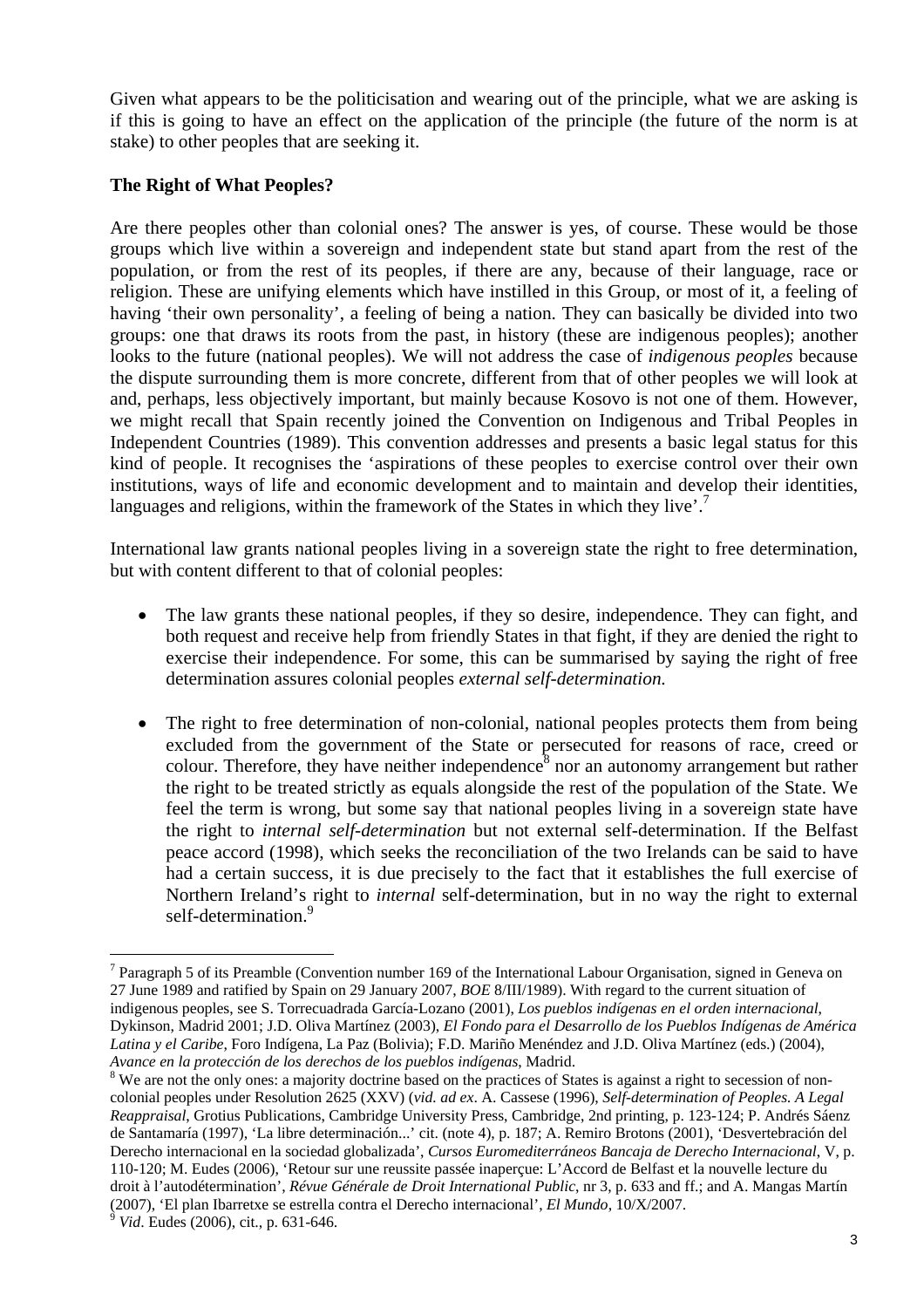Having said that, we must acknowledge that there have been countries in Europe in which peoples who spent decades living in a sovereign State (Yugoslavia) used force to break their links with it and are today sovereign, independent states themselves. This raises the question of whether international law is changing with regard to this norm and its application to national peoples that form part of a State. We do not believe that the international recognition which some countries granted so quickly to Croatia and Slovenia had anything to do with wanting to apply the right of self-determination to those peoples from a strictly legal standpoint, as was the case with colonial peoples. Rather, it was politics and pragmatism at work.<sup>10</sup>

But in any case there is a phenomenon that demands greater attention and is directly related to our question because Kosovo was –and still is– one of the peoples of Yugoslavia. Because of those people and what they endured, NATO went to war with Yugoslavia in 1999.

## **The Status Agreed for Kosovo in 1999**

 $\overline{a}$ 

The war in Kosovo and its corollaries served as an important warning that the international community should not dismiss the presence amongst us once again of the spectre of nationalism. We will discuss the importance of finding once and for all a clear and firm legal answer to it on the basis of reformulating, if necessary, the principle of free determination of peoples.

The 'Kosovo war' stems from the desire of self-determination of the Kosovar people, who were repressed by the State of which they were part. Whereas for Professor Ghebali the affair began in 1989 when the Belgrade government revoked (on 23 March) the statute that granted autonomy to Kosovo, $^{11}$  for the man who at the time was the international community's representative for Bosnia-Herzegovina the issue was also clear:

'Kosovo is behind the first violent repression of a nationalist demand – the Kosovar demonstration seeking status of a Republic in 1981 (...) The (other) two big events in the Kosovo problem (are) July 1990 and September 1991 (elimination of political institutions in the province and proclamation of a 'Republic of Kosovo') and February 1996 (the first attacks by the Kosovo Liberation Army  $(ELK)^{1.12}$ 

Martti Ahtisaari, the UN Secretary General's special envoy for Kosovo, acknowledged in his Report (2007) that the seed of this conflict lies in 'Milosevic's policies of oppression' and his 'reinforced and brutal repression'.13

<sup>10 &#</sup>x27;In order to try to control this new area of political instability' (E. Chadwick, *Self-determination, Terrorism and International Humanitarian Law of Armed Conflict*, M. Nijhoff, The Hague-Boston-London, 1996, p. 61); Antonio Cassese feels the European community encourages the recognition of former Yugoslav republics only 'when it becomes clear that the process of secession is unstoppable', which means therefore 'it can be described as a revolutionary process which took place beyond the rules of positive international law that are in force' (*Self-determination of Peoples. A...* cit. [note 8], p. 360 and 270); and with terminology that is essentially analogous, F.Mª Mariño Menéndez (1996), 'Naciones Unidas y el derecho de autodeterminación', in F.Mª Mariño Menéndez (Ed.), *Balance y perspectivas de Naciones Unidas en el cincuentenario de su creación*, Universidad Carlos III de Madrid-BOE, Madrid, p. 100-101; and

P. Andrés Sáenz de Santamaría (1997) has referred to 'on-the-spot responses' among us, 'La libre determinación...' cit. (note 6), p. 179-182.

<sup>&</sup>lt;sup>11</sup> V.-Y. Ghebali (1999), 'Le Kosovo entre la guerre et la paix', *Défense Nationale*, August-September, p. 63. And lest any doubt remains we refer to a statement written by a Serbian author who linked (and justified, it seems) the elimination of the territory's autonomy to the Yugoslav Government's goal of 'strengthening its sovereign rights over all of its territory' (R.

Petkovic, 'Yugoslavia versus Yugoslavia', *European Affairs*, I, February-March 1991, p. 75).<br><sup>12</sup> C. Westendorp (1999), 'Kosovo: las lecciones de Bosnia', *Política Exterior*, XIII, July-August, nr 70, p. 45.<br><sup>13</sup> Report paragraph 6.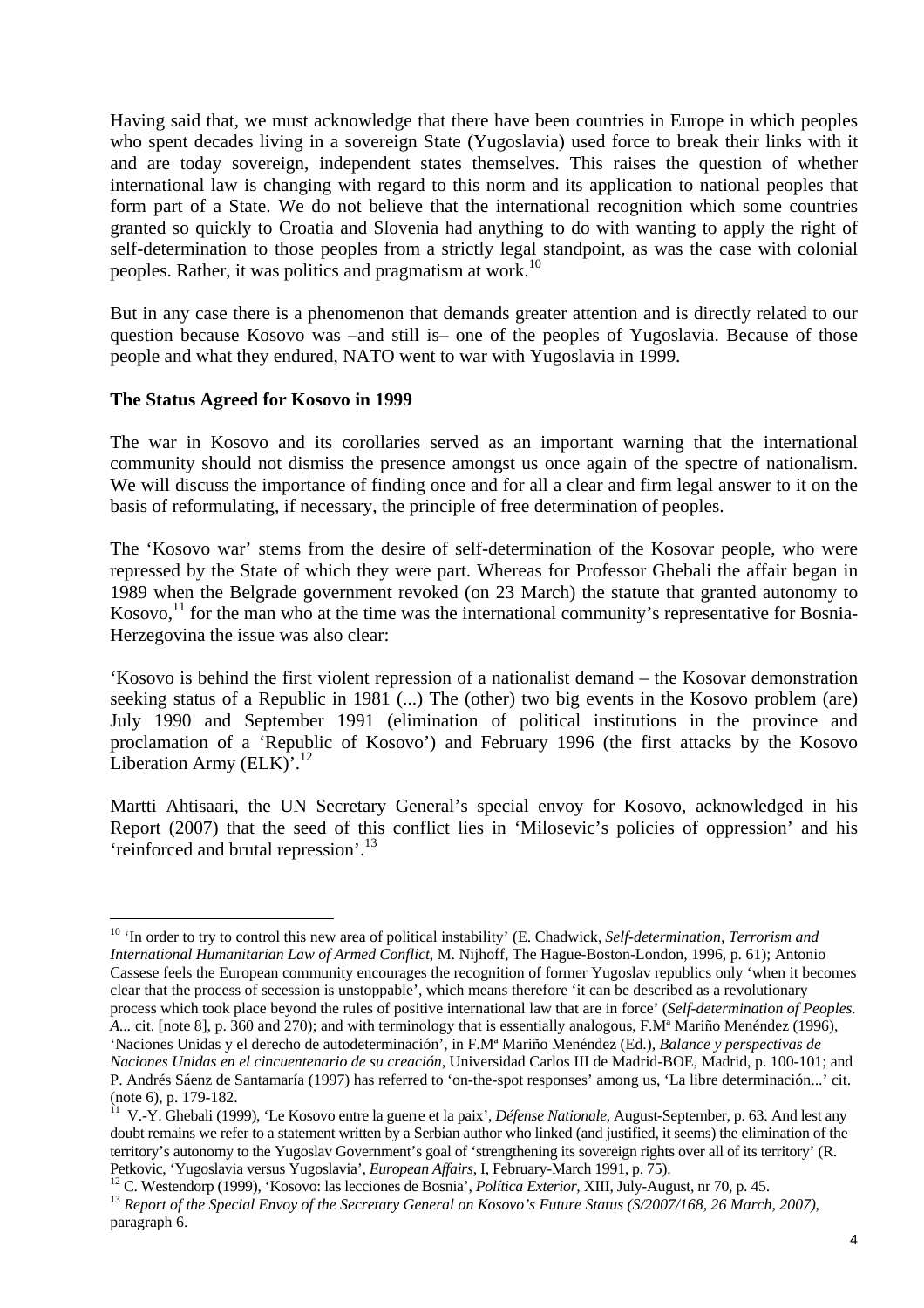And what lessons are there to be learned from the Kosovo war in relation to the principle of the free determination of peoples? Our point of departure is the oft-repeated point that NATO attacked Yugoslavia because the government would not recognise a broad statute of autonomy for Kosovo within Yugoslavia as a sovereign state,  $^{14}$  to the point where Belgrade had to yield on this point as a condition for NATO to stop bombing.

At the Rambouillet Confence, the Contact Group offered the two sides a 10-point plan that included these two clauses: respect for the territorial integrity of Yugoslavia and a high degree of autonomy for Kosovo.<sup>15</sup> Reluctantly, the two sides accepted these principles: the ethnic Albanians of Kosovo wanted independence, or at least a referendum on self-determination after a three-year transition period, but ended up signing the peace plan, and the Yugoslav government accepted autonomy for Kosovo but always in vague terms. In the end, Yugoslavia refused to sign the Rambouillet plan, rejecting some of its principles (the most important one was the presence in Kosovo of an international security force).

So NATO attacked, and made known it would continue to attack until Belgrade accepted the peace plan, which said that Kosovo would remain part of Yugoslavia but with a statute granting it broad autonomy. As events unfolded later it was clear those two points were present throughout the crisis:

- At the NATO summit in Washington in April 1999, with the attacks under way, the *Kosovo Declaration* approved at the meeting offered an approximation of what would be the future status of the territory: to become a sort of 'protectorate' under international administration, then later 'as a region with 'substantial autonomy' within Yugoslavia'.
- On 3 May, 1999 the Belgrade government unveiled a four-point proposal to end the conflict. The third of these points called for the opening of 'a political process and the defining of a broad autonomy for Kosovo within the framework of Serbia, based on the principle of equality among all citizens and equality among national communities'.
- In the second week of May, the G-8, meeting in Bonn, presented a proposal to end the war in Kosovo. It called for the UN Security Council, which had nothing whatsoever to do with the NATO intervention, to approve a resolution with seven general principles. The sixth of these urged the opening of a 'political process aimed at establishing an interim political framework agreement which foresees considerable autonomy for Kosovo, takes into account the Rambouillet accords and the *principle of sovereignty and territorial integrity of Yugoslavia and the other countries of the region* [italics added], and the demilitarisation of the Kosovo Liberation Army'.
- On 10 June 1999 the Council approved Resolution 1244, by 14 votes in favour and with the abstention of China:

'under Chapter VII of the Charter of the United Nations, 1. Decides that a political solution to the Kosovo crisis shall be based on the general principles in annex 1 and as further elaborated in the principles and other required elements in annex 2'.

<sup>&</sup>lt;sup>14</sup> The preference for giving Kosovo autonomy as opposed to independence goes back several years, at least to 1994, and was the position of the United Nations, the OSCE, the Council of Europe and the European Union (*vid. ad ex* references and documents provided by J. González Vega (1999), 'La protección internacional de las minorías en Europa', *Cursos de Derechos humanos de Donostia-San Sebastián*, I, Universidad del País Vasco, p. 101).<br><sup>15</sup> The other eight: a cease-fire in the territory, the start of peace talks between the two sides, agreement on a three-year

transition period for Kosovo, no unilateral suspension or modification of said accord, respect for all national groups in Kosovo, free elections in the province supervised by the OSCE, amnesty for political prisoners and the presence of international security forces (a synthesis of the agreement ran in *El País* on 4/III/1999; also P.M. De La Gorce (1999), 'The secret story of the Rambouillet negotiations', *Le Monde diplomatique*, May, p. 16).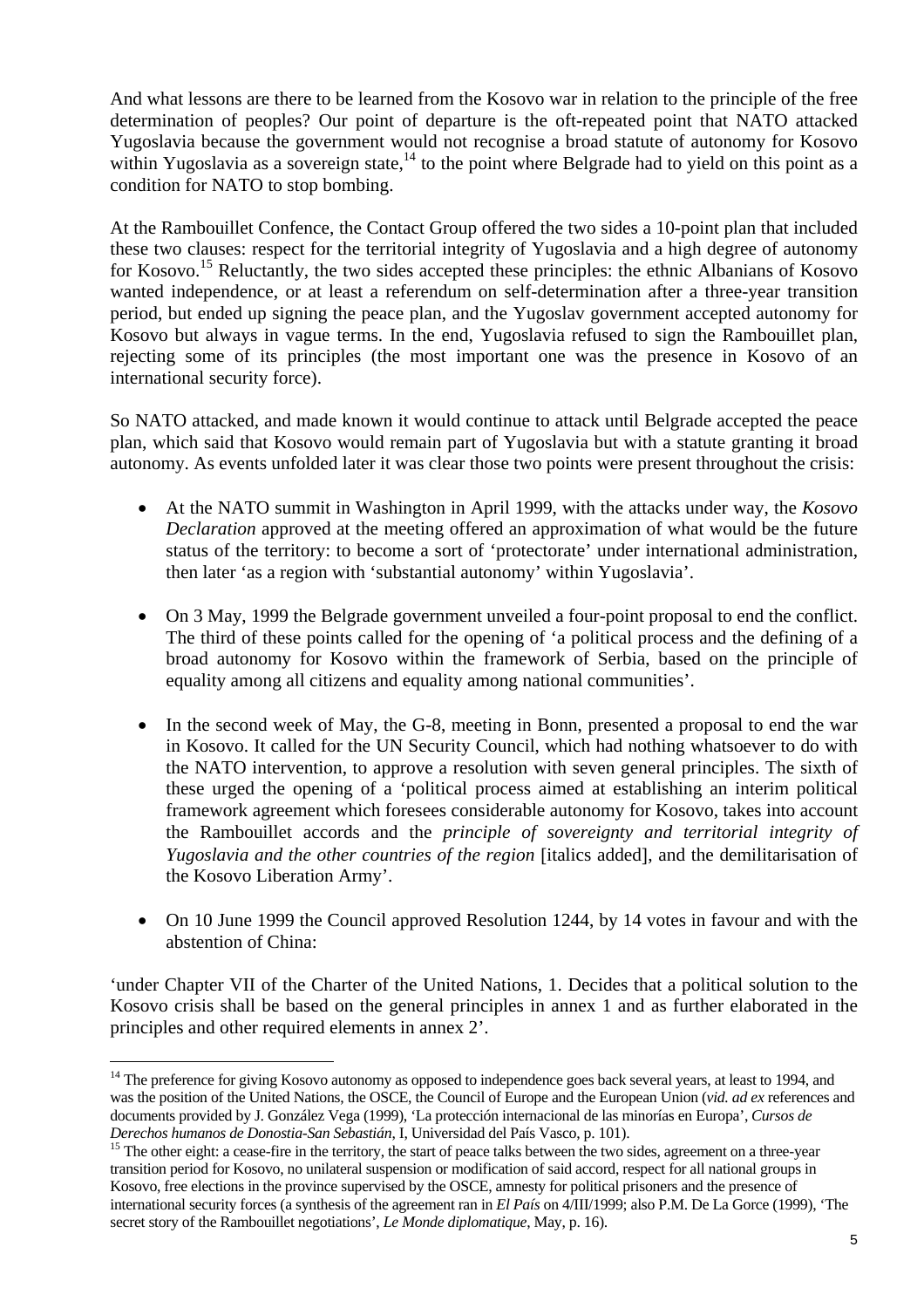Annex 1 reproduces the Statement published by the chairman of the meeting of foreign ministers of the G-8, held at the Petersberg Center on 6 May 1999.<sup>16</sup> The statement's sixth principle is the one we have stated earlier.

The first question that arises from all of this is: in order to comply with the principle of free determination of peoples, does international law oblige Yugoslavia to grant a 'broad statute of autonomy' to one of its peoples? We all thought that in the case of non-colonial peoples (ones not subject to foreign occupation or a racist regime), the right of peoples to free determination only gave them the right to participate on equal terms in the running of the *res publica*, without discrimination on the basis of race, creed or colour. A State which respects this abides by international law in terms of the free determination of its minority peoples, under paragraph 7 of the principle of free determination of peoples in the Statement annexed to resolution. 2625 (XXV) of 24 October 1970.<sup>17</sup> It was practically repeated by Resolution 50/6 of 24 October 1995 of the General Assembly (Statement marking the 50th anniversary of the UN). A State thus sees its territorial integrity protected by this clause safeguarding against the possibility of secession.<sup>18</sup>

This kind of interpretation, which has been defended vigorously from the standpoint of legal doctrine,<sup>19</sup> seems to be confirmed by the Supreme Court of Canada in its statement on 20 August 1998 with regard to Quebec. This decision cites the passage of resolutions 2625 and 50/6 that are mentioned in this article, and accepts that peoples who do not suffer discrimination from the government and are represented in the same way as others that make up the State are thus enjoying the right to self-determination. The territorial integrity of the state is thus guaranteed. Therefore, this rules out a unilateral right to secession or independence, which would exist only in the case of colonial peoples or those suffering oppression (from a foreign military occupation or a racist regime) and, perhaps, peoples who are subjected to discrimination and are not represented in the government of the State without any kind of distinction.<sup>'20</sup> Professor Cassese says the safeguard clause that concludes paragraph 7 of the principle of free determination as spelled out in resolution

<sup>&</sup>lt;sup>16</sup> On the same issue, *vid. ad ex.* 'Chronique des faits internationaux', under the direction of L. Balmond and PH. Weckel, *Revue Générale de Droit International Public*, p. 739 and ff.<br><sup>17</sup> 'Nothing in the foregoing paragraphs shall be construed as authorising or encouraging any action which would dismember

or impair, totally or in part, the territorial integrity or political unity of sovereign and independent States conducting themselves in compliance with the principle of equal rights and self-determination of peoples as described above and thus possessed of a government representing the whole people belonging to the territory without distinction as to race, creed or colour'.

<sup>&</sup>lt;sup>18</sup> In its paragraph 1 on the issue of *peace*, the Declaration reaffirms the right of self-determination of peoples and repeats paragraph 7 of this principle in the Declaration from 1970 (*supra* earlier note), changing only the end: 'of a Government representing the whole people belonging to the territory without distinction of any kind'.

<sup>&</sup>lt;sup>19</sup> Such as, without trying to be exhaustive, Cassese (1996), *Self-determination*... cit. (note 8), p. 119 and ff.; Mariño (1996), 'Naciones Unidas...' cit. (note 10), p. 105; J. Castellano (2000), *International Law and Self-determination*, M. Nijhoff, The Hague-Boston-London, p. 40.

<sup>20</sup> Supreme Court of Canada: Reference to secession of Quebec, August 20, 1998, paragraphs 126-139 (in *International Legal Materials*, XXXVII, 1998, nr 6, November, p. 1,371-1,374); note the doubts that the Supreme Court of Canada expresses with regard to the third case (see especially paragraphs 135 and 138 of its declaration, *ILM* cit, p. 1.373). On this decision *vid. ad ex***.** J. Rodríguez-Zapata Pérez (1999), 'Autodeterminación y Constitución', *Revista General de Legislación y Jurisprudencia*, III period, nr 1, January-February, p. 37-38, 43 and ff.; D.P. Haljan (1998), 'Negotiating Québec Secession', *Révue Belge de Droit International*, XXXI, nr 1, pp. 198-199); A.F. Bayefsky (2000), *Selfdetermination in International Law. Québec and Lessons Learned*, Kluwer, The Hague. It is well-known that the 'doctrine' established by the Supreme Court of Canada has been adopted by the Government in the so-called 'clarity law'. Doubts on the right to secession of 'peoples (who are) in independent States' show up even in some authors who have pointed out that the right of 'all' peoples to free determination is in some way an offshoot of the use of armed force as carried out by certain national liberation movements (such as E. Chadwick [1996], *Self-determination.*.. cit. [note 10], p. 61) or who are citizens of sovereign States which are very young, such as Croatia, which were part of Yugoslavia: thus Budislav Vukas says the principle of territorial integrity of sovereign and independent States must in principle be respected. He says this principle can be ignored in certain cases only 'if human rights and fundamental freedoms are violated, or the position of a people can be described as being under 'foreign domination', that is, under the domain of another people' (Budislav Vukas [1999], 'States, Peoples and Minorities', *Recueil des Cours,* 231, 1999-VI, Nijhoff, Dordrecht, p. 422-423).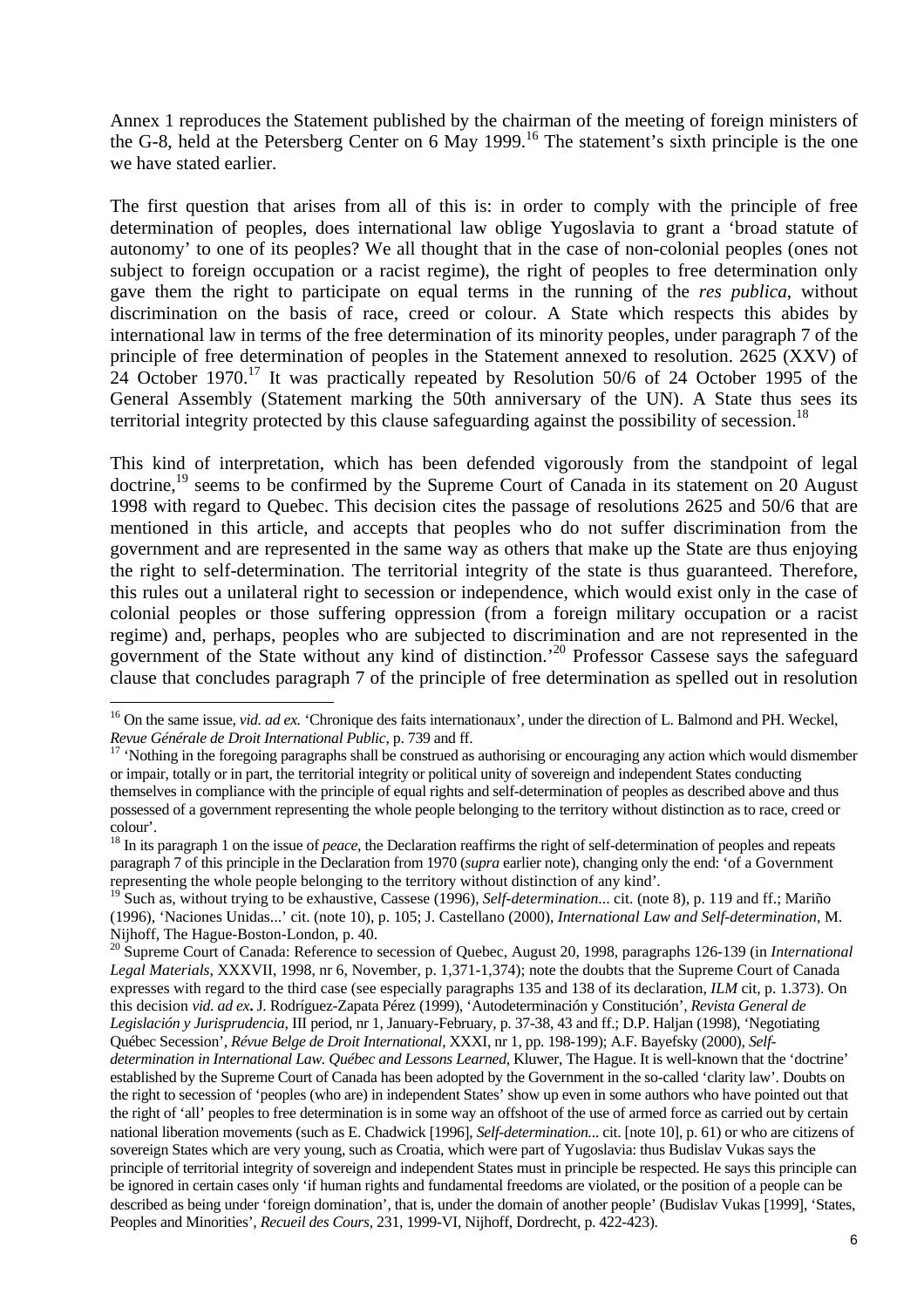2625 (XXV) requires three distinct conditions for a people living within a State to be able to make a legitimate claim to secession:

'Thus, denial of the basic right of representation does not give per se the right of secession. In addition, there must be gross breaches of fundamental human rights, and, what is more, the exclusion of any likelihood for a possible solution within the existing State structure'.<sup>21</sup>

Notice, then, if this interpretation is correct, that international law does not appear to require States to grant any kind of 'autonomy statute', much less a 'broad and considerable one'; if this is true, is this content changing? If so, then, it should be perceived clearly and one must be alert to what happens in actual practice.

The case of Kosovo and its outcome seem to back up reductionist theses which questioned the recognition of a right to unilateral secession for minority peoples, even in the case where they are not represented with any kind of distinction in the Government of the State. The Supreme Court of Canada says it is 'not very clear that this third proposal currently reflects a standard that is well established in international law'.<sup>22</sup> Given the circumstances of the case, if the measures that the Milosevic regime took against the Kosovar people did not amount to treating them differently from the Serbs and alienating them from the Government of the State, what then should be done with a people for this condition to be considered applicable?<sup>23</sup> In this case shouldn't NATO have supported independence openly? Contrary to what some of us believed, does the right to free determination perhaps not carry with it a right to secession even in extreme cases?<sup>24</sup>

This is the conclusion to which the Kosovo issue leads, at least for some authors, who jump on the bandwagon to go against what has come to be known as the 'secession-remedy' hypothesis, which they believe is not admitted under positive law.25 One must admit that many of us based our thinking on the idea that an interpretation of Resolution 2625 (1970) and later Resolution 50/6 (1995), favouring recognition of the right to secession for peoples within a Nation who are systematically and generally mistreated and alienated from public life, $26$  is seriously called into question when in a case like Kosovo (Government of a Nation which imposes an utterly discriminatory regime on one of its peoples, fierce repression that borders on genocide, exhaustion of all attempts to reach a peaceful solution...), the Nations that decide to react against such a state of affairs run into an all-out defence of a status of autonomy for Kosovo but always as part of Yugoslavia. In light of this, Olivier Corten is right when he says this case '*constitue certainement* 

<sup>&</sup>lt;sup>21</sup> E. Chadwick (1996), Self-determination... cit. (note 8), p. 119-120.

<sup>&</sup>lt;sup>22</sup> Declaration cit., paragraph 135 (*ILA* cit., p. 1,373).<br><sup>23</sup> C. Hillgruber does feel that the Albanian minority suffers persecution from the government as a people or ethnic group; and he is consistent with his conclusion, as he is among the few who say that on the basis of these circumstances Kosovo has the right to secede (C. Hillgruber [1998], 'The Admission of New States to the International Community', *European* 

*Journal of International Law*, 9, p. 509). 24 *Vid. ad ex***.** C. Gutiérrez Espada (1995), *Derecho internacional público*, Trotta, Madrid, p. 212-213; B. Vukas (1999), cit. (note 20), loc. cit.; Th. Christakis (1999), *Le droit de l'autodétermination en dehors des situations de décolonisation,* La Documentation Française, Paris, p. 296 and ff.; G. Abi-Saab (1987), 'Cours Général de Droit International Public', *Recueil ds Cours*, 207 (VII), p. 402-406; E. Jiménez de Aréchaga (1978), 'International Law in the Past Third of Century', *Recueil des Cours,* 159 (I), p. 110. 25 O. Corten (1999), 'A propos d'un désormais 'classique'*: Le droit à l'autodetermination en dehors des situations de* 

*décolonisation*, de Théodore Christakis', *Revue Belge de Droit International*, XXXII, nr 1, p. 340-344; expressing the same opinion, M.G. Kohen (1999), 'L'emploi de la force et la crise de Kosovo: Vers un nouveau désordre juridique international', *Révue Belge de Droit International*, XXXII, nr 1, p. 127-129.<br><sup>26</sup> 'Nothing in the foregoing paragraphs shall be construed as authorizing or encouraging any action which would

dismember or impair, totally or in part, the territorial integrity or political unity of sovereign and independent States conducting themselves in compliance with the principle of equal rights and self-determination of peoples as described above and thus possessed of a government representing the whole people belonging to the territory without distinction as to race, creed or colour'.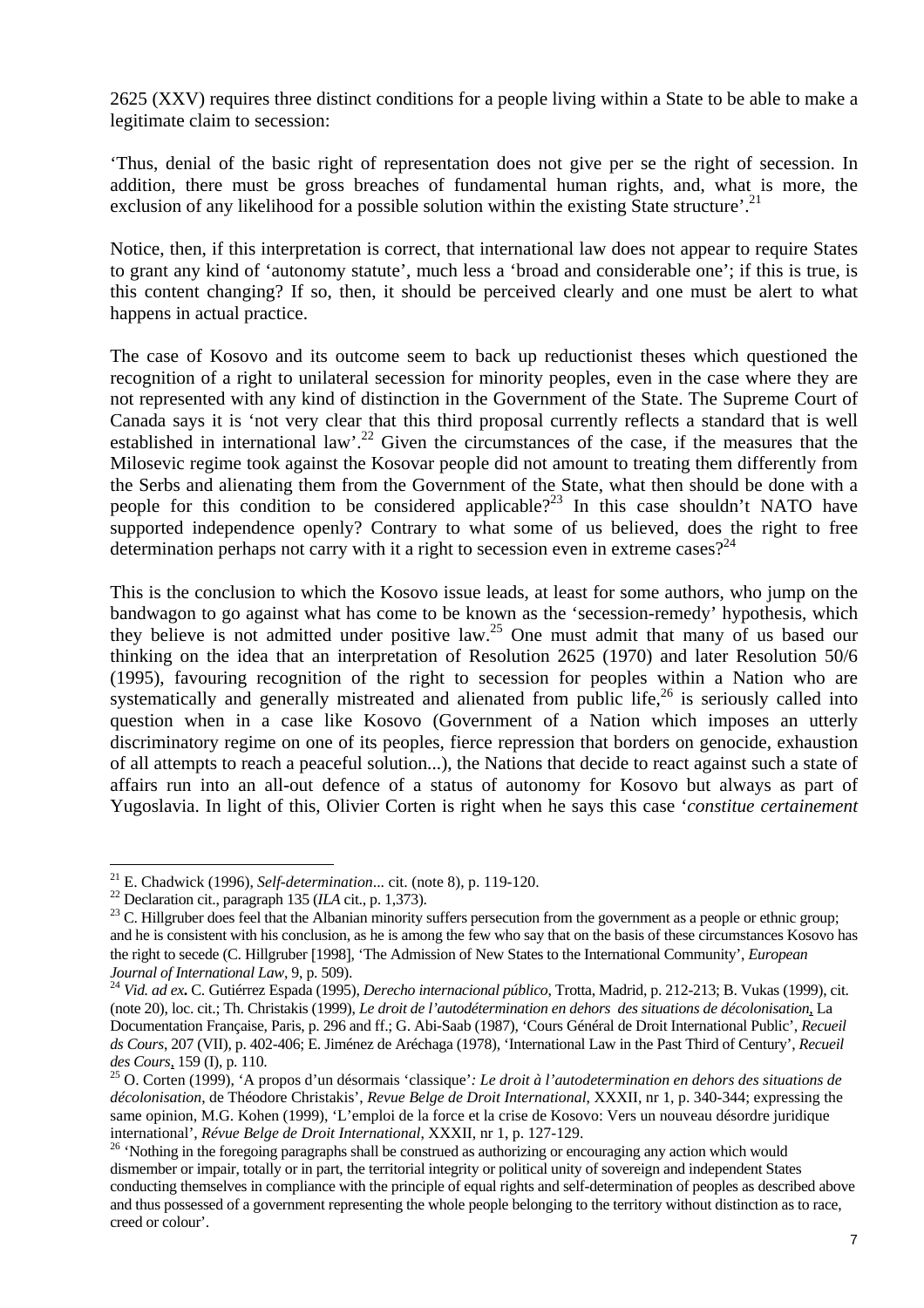*un prècedent que témoigne de l'opposition des Etats à la consécration d'un nouveau droit à la 'secession-remède*'.27

From this point of view, one might add that in any case, even if this latter thesis is accepted, NATO would not have been able to use it to justify its *direct armed intervention* against Yugoslavia with the argument that the legitimacy of peoples' fight and request for military assistance is based on the *right to self-determination,* as opposed to *legitimate defence*. 28

After all that has happened, can there be anything less than independence for Kosovo? Is a statute possible that forces Serbs and ethnic Albanians to live together? It is not surprising that some sectors in the US and Europe are pressuring for recognition of independence: in the end, why should Kosovo be treated so differently from Bosnia or Macedonia?

In any case, international law has always been wary of granting independence. One might even say it has shown 'a natural tendency',<sup>29</sup> characteristic of a legal system created by sovereign States, to

 $\overline{a}$ 

<sup>28</sup> When the UN General Assembly passes Resolution 1514 (XV) in 1960 and accepted the inalienable right of all colonised peoples to free determination, the Nations that emerged from that process of decolonisation worked tenaciously to establish this right in several ways. One of them, as far as they were concerned, involved admitting that, if a colonial people had the right to free determination, the administrating power's refusal to make this possible gave that people the right to fight through any means to achieve it, and to request and receive aid from friendly states for this purpose. In the Declaration of Principles annexed to Resolution 2625 (XXV) of 1970, a compromise formula was reached between countries of the Third World and 'socialist' countries, on the one hand, and the 'western' group, on the other, according to which: 'Every State has the duty to refrain from any forcible action which deprives peoples referred to above in the elaboration of the present principle of their right to self-determination and freedom and independence. In their actions against, and resistance to, such forcible action in pursuit of the exercise of their right to self-determination, such peoples are entitled to seek and to receive support in accordance with the purposes and principles of the Charter' (principle of equal rights and self-determination of peoples, paragraph 5). In the case of the definition of aggression, annexed to Resolution 3314 (XXIX) of 14 December 1974 there is insistence on this issue with a disposition that I feel adds little that is new ('Nothing in this Definition, and in particular article 3, could in any way prejudice the right to selfdetermination, freedom and independence, as derived from the Charter, of peoples forcibly deprived of that right and referred to in the Declaration on Principles of International Law concerning Friendly Relations and Cooperation among States in accordance with the Charter of the United Nations, particularly peoples under colonial and racist regimes or other forms of alien domination: nor the right of these peoples to struggle to that end and to seek and receive support, in accordance with the principles of the Charter and in conformity with the above-mentioned Declaration. [article 7]). The conclusion on the current state of affairs might be the following: (1) *a minority sector of international society, which includes member of the former 'western' group,* agrees that under the right of free determination a colonial people can fight against the colonising State which represses its right through force and even request and receive help from thirdparty States, but this 'foreign' support cannot be of a military nature, neither direct nor indirect. Judge Egon Schwebel, an American who sat on the International Court of Justice, expressed this position perfectly: 'In other words, it is lawful for a foreign State or movement to lend moral, political o humanitarian assistance to a people fighting for free determination, but is not lawful for a foreign movement or State to intervene in that fight through force, or provide weapons, supplies or other logistical support during the prosecution of the armed rebellion. This is true regardless of whether the fight is proclaimed to prosecute the process of decolonization or against colonial domination'. Dissenting opinion, paragraph 180, issue of military and paramilitary activities in Nicaragua and against it [background], *CIJ Recueil 1986*, p. 351). (2) A majority of international society, including a certain sector of the 'western' doctrine, holds the view that political, financial and humanitarian support as well as indirect military aid (supplying of arms, use of territory, logistical support…) conform with contemporary international law. What is thus rejected is what had been the Third World's most radical thesis: that the fight of colonial peoples was one of legitimate defence and therefore, in application of collective, legitimate defence, friendly States could employ both direct and indirect force against the colonial State (A. Cassese [1985], 'Article 51', in J.P. Cot and A. Pellet (Dir.), *La Charte des Nations Unies. Commentaire article par article*, Paris-Brussels, p. 786-787). Prestigious international commentators from Third World countries have acknowledged at least that the thesis of legitimate defence in this issue is far from widely accepted: for example, G. Abi-Saab (1987), 'War of National Liberation and the Laws of War', in F.A. Snyder and A. Satharithai (Eds.), *Third World Attitude Toward International Law. An Introduction*, Dordrecht, p. 131 and 139 (and note 19 of this article).

29 T.M. Franck (1998), 'Personal Self-determination: The Next Wave in Constructing Identity', *Legal visions of the 21st Century: Essays in Honour of Judge Christopher Weeramantry*, A. Anghi and S. Sturgess (Eds.), Kluwer Law International, The Hague-London-Boston, p. 256.

<sup>&</sup>lt;sup>27</sup> Corten (1999), 'A propos...', cit. (note 25), p. 344.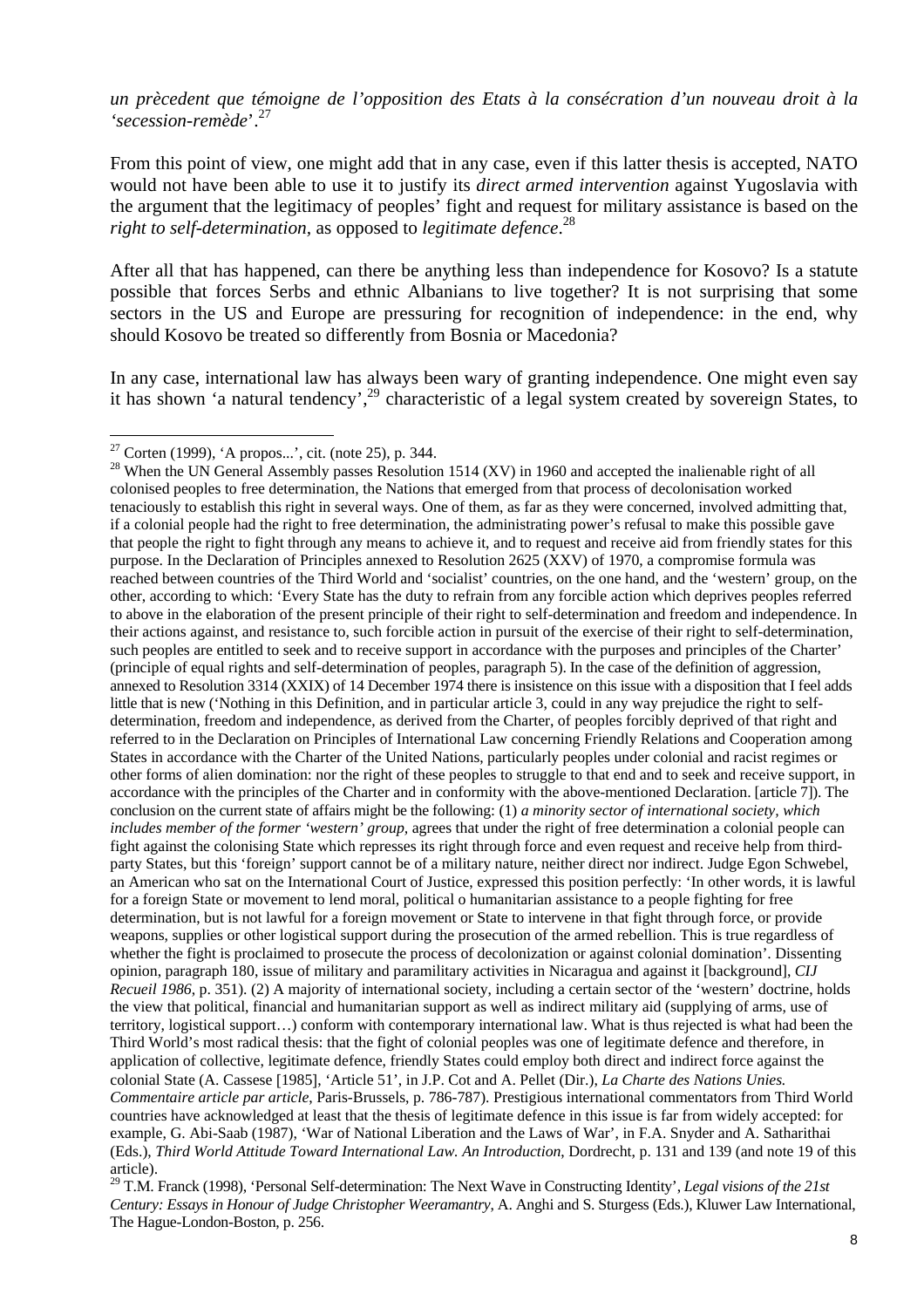oppose the secessionist ambitions of nationalists. A world of 2,000 nation-States would probably not be a good place in which to live because it would not be particularly peaceful, and therefore governable, nor would it match the progress that we have achieved in the past 50 years towards democracy and respect for human rights; as democracy tends to flourish amid diversity, which requires mutual respect and accommodation of varying interests, the dissolution of plurinational States with their diverse units would make it difficult to reach this necessary balance. The comment by Franck<sup>30</sup> is very similar to the proposal of Carlos Westendorp<sup>31</sup> who said that, despite everything, it was necessary to push for autonomy rather than independence. The idea is to make a very careful effort to keep Kosovo from repeating a division into 'ethnic' political entities, which would be tantamount to saying Milosevic was right and confirm a separation between Serbs and ethnic Albanians, as if they could never again live in the same territory.

In any case it is worth pointing out that the autonomy envisioned at one point for Kosovo was very broad. More than one commentator in the press has said that the Rambouillet Accords granted Kosovo autonomy 'bordering on independence'. In 1997, the European Council itself reached the conclusion that the definition of 'a large degree' of or 'considerable' autonomy for Kosovo 'should aim for a fair legal framework going beyond the respect of minority rights<sup> $32$ </sup>.

## **The Independence of Montenegro is a Case of Secession (Constitutionally Allowed), Not one of Free Determination**

On Sunday 21 May 2006 Montenegro held a referendum in which 55.5% of voters opted for independence and breaking away from Serbia. Turnout was a stunning 86.3% of registered voters. On 23 May, the Central Electoral Commission of Montenegro confirmed that the pro-independence forces had won, through a statement from its President, Frantisek Lipka. The percentage of 'yes' votes surpassed the minimum threshold of votes (55%) and turnout (more than 50%) which the EU had set as conditions for recognising the new State.<sup>33</sup>

With this decision Montenegro, which was part of the unified state of Serbia and Montenegro, gained independence as a sovereign State or, as some prefer to say it,  $34$  regained its independence. Montenegro, ruled by the Ottoman and Byzantine empires, gained *de facto* independence in the late 18<sup>th</sup> century and formally in 1878. It was in that year, at the Berlin Congress, in which the small Balkan principality was recognised by the major European powers of the day. In 1918, after World War I, it became part of the Serbian-Croatian-Slovene State, and later, in 1921, of the 'Country of the Slavs of the South', in other words Yugoslavia. And it was still part of it when, in the early 1990s, the Federal Socialist Republic of Yugoslavia fell apart with the successive independence of Slovenia, Croatia, Macedonia and Bosnia-Herzegovina.

With the independence of Montenegro, the disintegration of the former Yugoslavia is one step away from completion.<sup>35</sup> Still pending is the definitive status of Kosovo, an autonomous province of the former Republic and part of Serbia, even though since the war in 1999 it has been under international administration. One does not need to have read Nostradamus to see that the issue we

<sup>30 &#</sup>x27;Personal self-determination...', cit., p. 255.

<sup>31 &#</sup>x27;Kosovo: Las lecciones de Bosnia', cit. (note 12), p. 55.

<sup>32</sup> Conclusions of the European Council of 29 April, 1997, *Bulletin of the European Union,* 1997, nr 4, p. 146 (cursive in the text is ours).

<sup>33</sup> Spanish daily *El País* of Tuesday, 23/V/2006 (*http://www.elpais.es/internacional.html*), and its print edition of Wednesday 24/V/2006 (p. 32-33).

<sup>&</sup>lt;sup>34</sup> For an interesting analysis of the process that led Montenegro to independence and of its consequences see María José Cervell Hortal (2006), 'Montenegro: bienvenido Estado número 192', *Revista Española de Derecho Internacional*, LVIII (2006), nr 2, p. 1057-1065.

<sup>&</sup>lt;sup>35</sup> The report of the Special Envoy for Kosovo uses very similar terms ('the conclusion of this latest episode of the dissolution of the former Yugoslavia…', S/2007/1968 cit. [note 13], paragraph 15 *in fine*).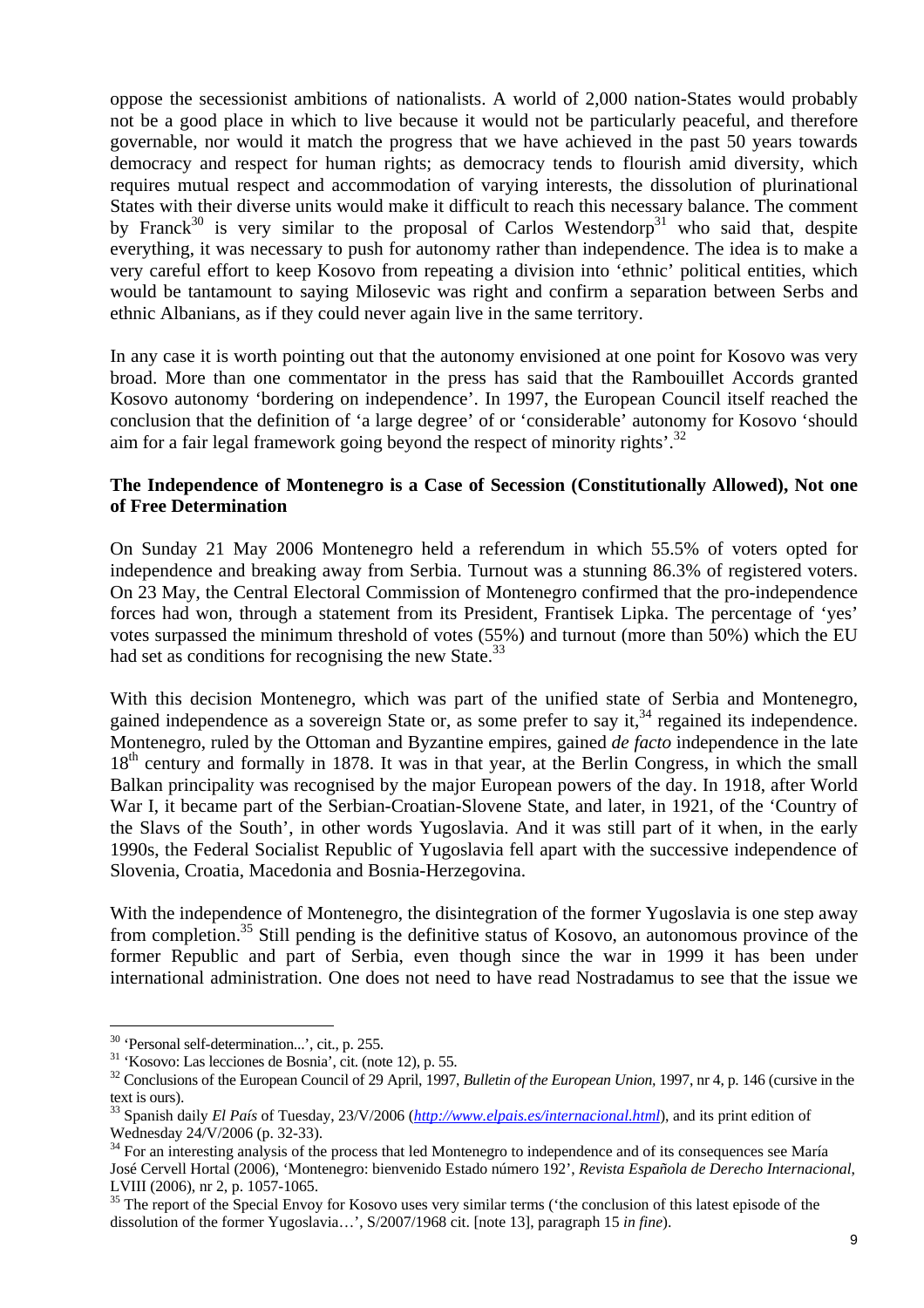are commenting on favours those in Kosovo who want to break away from Serbia. But we shall come back to this later on.

Montenegro had been trying for years to gain full independence. But the decisive moment came on 26 October 2001 at a summit between the Serbian and Montenegrin leaders. The people with political and legal decision-making power reached the conclusion that the countries' positions were not compatible, and there was no avoiding a referendum in Montenegro on whether to remain within a unified State. The EU tried to prevent yet another secession from what remained of the former Yugoslavia. The EU wanted to halt the process of disintegration once and for all. The idea was not just to avert new sources of instability in the region, but also to avoid calling into question the delicate status of Kosovo, the hornet's nest which the international community was just barely managing to keep calm.

The EU's top official for foreign and security policy, Javier Solana Madariaga, took an active role in the issue by proposing an agreement between Serbia and Montenegro that would preserve the federal union between the two republics. It should come as no surprise that once this accord was signed the European Council 'welcomed the agreement reached in Belgrade on 14 March on the principle of a single constitutional arrangement for Serbia and Montenegro'.<sup>36</sup>

So, on 14 March 2002 an Agreement in Principle on Relations between Serbia and Montenegro within the Union of a State<sup>37</sup> was signed in Belgrade by the President of the Federal Republic of Yugoslavia and its Deputy Prime Minister, by the President of the Republic of Montenegro and the Prime Ministers of Serbia and Montenegro. Solana served as a witness. Yugoslavia became be known as Serbia and Montenegro, comprising both States, which are so described, and the autonomous Serbian provinces of Voivodina and Kosovo. A very simple, shared structure was created, and one highlight was the importance attached to economic issues and the EU's involvement in them. The agreement called for a single market between the two states that assured the free movement of persons, goods, services and capital. One basic goal was to adopt 'solutions that allow swifter integration in the European Union', which has the duty of 'helping with compliance' with the economic objectives of the accord and 'supervising the process in a regular way.<sup>38</sup> The Belgrade Accord also foresaw the adoption of a Constitutional Charter which would be the 'highest-ranking legal text of the unified State of Serbia and Montenegro'.

One of the essential aspects of the Accord was what it called the *disposition on reconsideration.* This allows States belonging to the Union to 'begin proceedings for a change in the statute of the State, in other words, withdrawal from the unified State… once a period of three years has gone by' since the accord took force. This period ended in 2006. The disposition states that if Montenegro withdraws, the issue of Kosovo and the territory of the province will fall under the jurisdiction of and remain part of the successor state, which will be Serbia.

 $\overline{a}$ <sup>36</sup> European Council of Barcelona (15-16/III/2002), Conclusions of the Presidency (EU Bulletin 3-2002 [es], I.1 *http://europa.eu/bulletin/es/200203/*...]). 37 Text in Spanish at *http://ue.eu.int/ueDocs/cms\_Data/docs/pressdata/ES/declarations/73448.pdf* . A commentary on it

by Mª.I. Torres Cazorla (2003), 'El último cambio de Yugoslavia: de la República Federativa de Yugoslavia [Serbia y

Montenegro] a la Unión de Serbia y Montenegro', Revista Española de Derecho Internacional, LV, nr 1, p. 487-492.<br><sup>38</sup> The European Commission prepared a working paper spelling out the reforms that both States had to carry order to join the EU. (Commission Staff Working Paper [2005], *Report of the Preparedness of Serbia and Montenegro to Negotiate a Stabilization and Association Agreement with the European Union*, Brussels, 12/IV/2005, SEC, 478 final).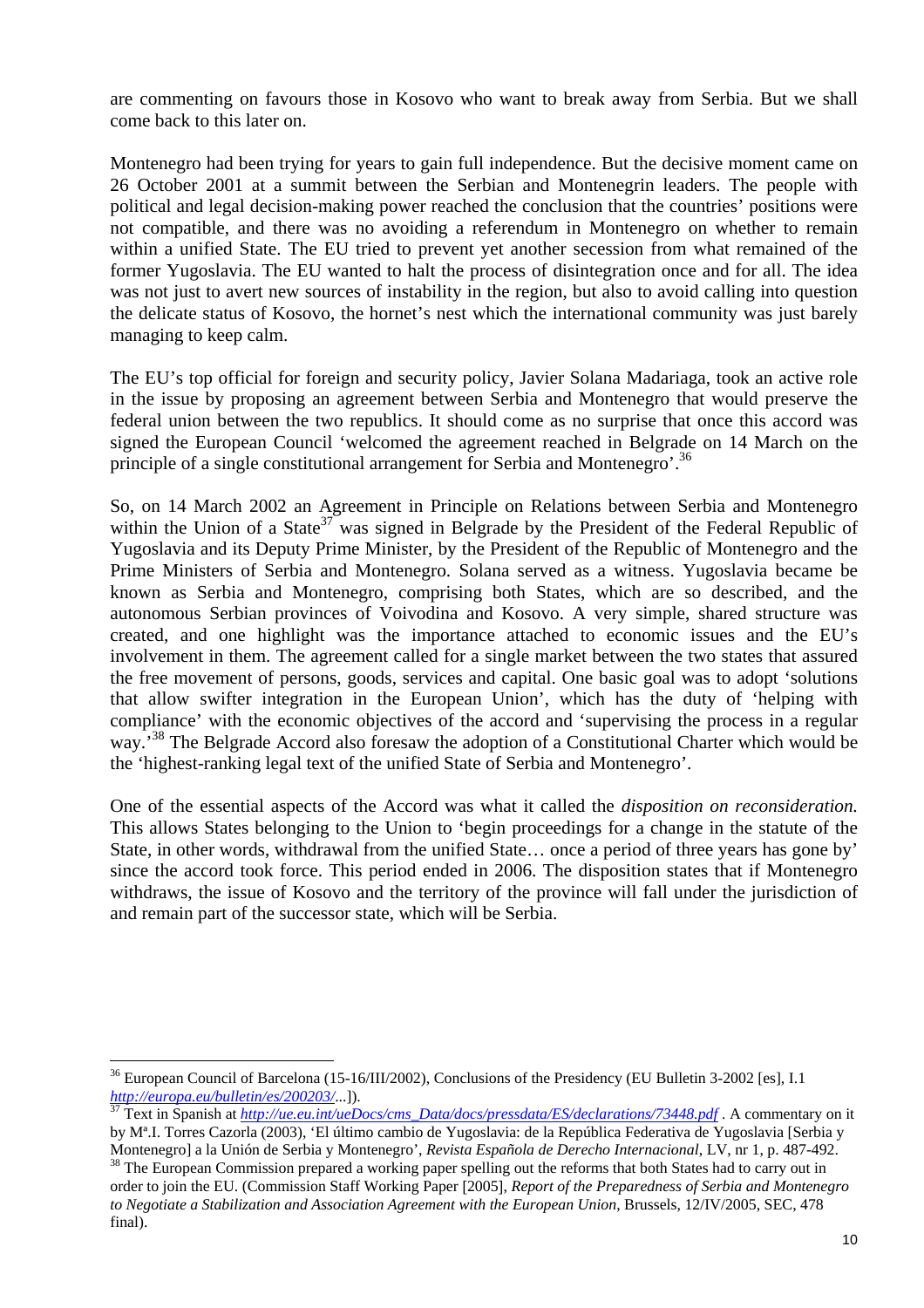In January 2003 the *Constitutional Charter of the Union of Serbia and Montenegro* and the *Law on Implementing the Constitutional Charter of the Union of Serbia and Montenegro were passed.*<sup>39</sup> Article 60 of the Constitutional Charter included the *disposition on reconsideration* of the Belgrade Accord.<sup>40</sup>

Back in May 2005 the authorities in Montenegro decided to hold a referendum on seeking independence from the Union, and it was duly held on 21 May 2006. One factor which influenced the decision was the fact that Montenegro's prospects for joining the EU would be greater if it went its own way. Some economic figures confirmed this: for years, inflation in Montenegro had been below 3% (in Serbia it was around 15%), the unemployment rate in Montenegro (20%) was still 10 points below that of Serbia and Montenegro already used the euro as its currency (while Serbia uses the dinar).

Note, therefore, that Montenegro's withdrawal from the unified State of Serbia and Montenegro was an agreed one. It was allowed under the 'constitutional' texts of the Union, and in practice it unfolded in line with the legal procedures stipulated in the internal law of the State of which it was a part. This explains why the President of the unified State, the Serbian Boris Tadic, upon learning from the electoral commission that the pro-independence camp had prevailed, quickly put out a statement saying he accepted the results and would make good on a promise to be the first leader to visit Montenegro to congratulate the winners.<sup>41</sup>

#### **And Now What?: An Independent Kosovo?**

 $\overline{a}$ 

Montenegro's secession might be used, incorrectly from our point of view, by 'nationalist' activists in the old Europe –including those of Spain– as a model to imitate and a sort of recognition of the right of all of them to free determination. But beyond this, the independence of this small country might turn into a torpedo that will inexorably end up aimed at the Kosovo water-line, the big pending problem of a dwindled and apparently still dwindling Yugoslavia. Kosovo has been in institutional limbo since 1999 because it is not in fact a province of anything, nor a sovereign state, and those who administer it do not want to call it a protectorate. $42$ 

From this perspective, four theoretical alternatives are being considered as to the future status of  $Kosovo: <sup>43</sup>$ 

*the proceedings for the change in its state status or for breaking away from the state union of Serbia and Montenegro. The decision on breaking away from the State union of Serbia and Montenegro shall be taken following a referendum. The law on referendum shall be passed by a member state bearing in mind the internationally recognized democratic standards. Should Montenegro break away from the state union of Serbia and Montenegro, the international* 

<sup>39</sup> To see both texts, in Serbo-Croatian and an English translation, see *http://www.gov.yu/start.php?je=e8.id=34* (and *link pdf size* 532 Kb).<br><sup>40</sup> The Constitutional Charter says: *'Upon the expiry of a 3-year period, member states shall have the right to initiate* 

*instruments pertaining to the Federal Republic of Yugoslavia, particularly UN SC Resolution 1244, would concern and apply in their entirety to Serbia as the successor. A member state that implements this right shall not inherit the right to international personality and all disputable issues shall be separately regulated between the successor state [note that its name, Serbia, has been mentioned] and the newly independent state. Should both member states vote for a change in their respective state status or for independence in a referendum procedure, all disputable issues shall be regulated in a* 

<sup>&</sup>lt;sup>41</sup> *ABC*, Wednesday,  $24/\frac{V}{2006}$ , p. 32.<br><sup>42</sup> The terms within quotation marks come from J.F. Blanco Viñas, a member of the Spanish military who has served in Kosovo for some time (J.F. Blanco Viñas, *Kosovo, un status jurídico por resolver*, an unpublished research paper, Instituto Universitario Gutiérrez Mellado, Madrid, n.d., p. 109). The report by Ahtisaari also says that the status of Kosovo 'cannot remain in limbo' (S/2007/168 cit. [note 13], paragraph 4).

<sup>43</sup> Among others (*vid*. Blanco [s.f.], *Kosovo*... cit., p. 119-124).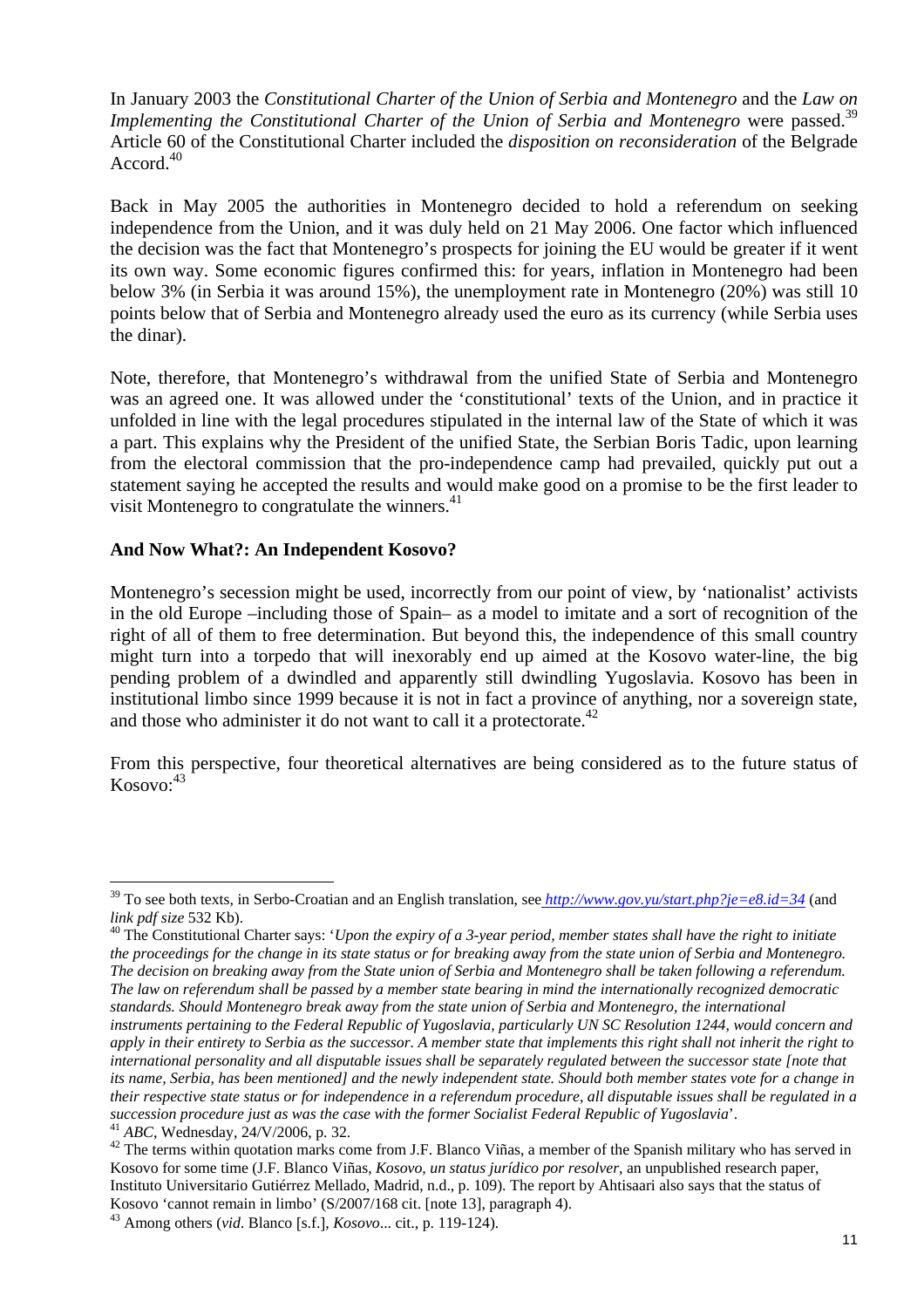- (1) Turn it into another province of Serbia. According to some politicians and jurists (D. Cosic and A. Despic) the carrying out of administrative reforms with an eye to a new regionalisation of the State would allow the inclusion of Kosovo, divided into two regions (Kosovo and Metohija), as another Serbian province in which there would be special institutions to represent the ethnic Albanians. Neither Serbia nor the current Kosovo have accepted this idea.
- (2) Grant Kosovo, as part of the Serbian State, a new statute of autonomy with more selfrule than that provided for in the 1989 arrangement. The leaders of Kosovo and its main political forces have rejected this option. They say they already had autonomy for a long time and it did not mean the Albanians saw their fundamental rights guaranteed.
- (3) It was considered until quite recently –but as we shall the idea is now history– that Kosovo could be converted into a sovereign State within the Union of Serbia and Montenegro, which would then become the Unified State of Serbia, Montenegro and Kosovo. This solution might have pleased the international community, which worked so hard to keep intact the borders of the former Yugoslavia, but, aside from other considerations, the rupture of the Union as a result of Montenegro's independence has shot it down.
- (4) The idea of independence for Kosovo seems to be gaining clear momentum. The ethnic Albanians of Kosovo want it and of course Serbia does not. Without a doubt, the alternative carries with it risks: new borders in the area and, even more seriously, the prospect of Kosovo merging with the motherland, Albania, which could trigger even greater destabilisation.

On the one hand, the recent secession of Montenegro stirs pro-independence sentiment in Kosovo and pushes it further away from Serbia. But at the same time it has an effect on the authorities in Belgrade: having lost everything, they are bent on winning this one last battle and keeping the province as a part of Serbia.

So at this point it is evident that one of the pending issues in the case of Yugoslavia is Kosovo. If Montenegro or Macedonia are independent today, why can't Kosovo seek the same status, given the fact that the dissolution of Yugoslavia, except in the case of Montenegro, was carried out through wars, pressure and other political elements that were outside the law? Thus is the sad dilemma of Kosovo: to be or not to be equal to the other peoples and territories of the former Yugoslavia. It comes as no surprise that from a legal and political standpoint this issue has been a focus of the international community since the war of 1999, even though, as we have stated, Resolution 1244 of the Security Council states that the province is part of Serbia.

Given these circumstances, and without ignoring the evolution of the conflict, it is only natural for the UN to be worried. It came as no surprise that in November 2005 the UN designated Martti Ahtisaari, a former Finnish President with much experience in conflict-resolution, to be a special envoy to Kosovo with the mission of devising a status that would end the crisis. It should be noted that Ahtisaari played an important role in the successful negotiations that led to Namibia's independence from South Africa. Success has been elusive this time, at least for the time being. But it should be borne in mind that the circumstances are different: here there is a conflict not just between Kosovo and Serbia, but also between Russia and China on the one hand and the US and certain EU countries on the other, including France and the UK.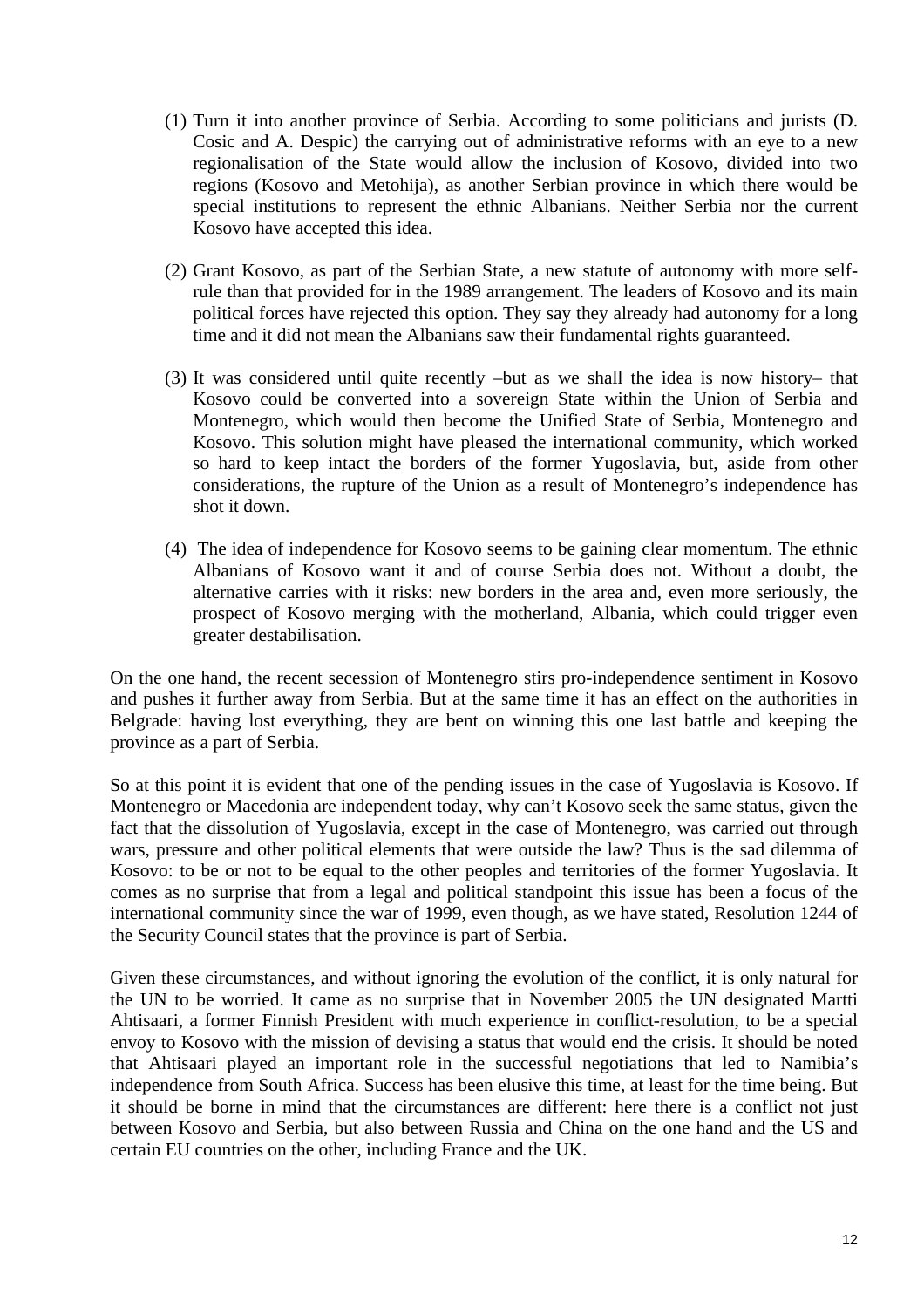After 14 months of negotiation, Ahtisaari sent the Security Council a report on 26 March 2007 in which he recommended independence for Kosovo, supervised by the international community. We feel these are the key points of the report:

- (a) The possibility that the negotiations would reach an agreement acceptable to both sides has been exhausted: 'no amount of additional talks, no matter what the format, will overcome this impasse<sup>'.44</sup>
- (b) Finding a definitive solution to Kosovo's status is urgent because uncertainty surrounding it 'has become a major obstacle to Kosovo's democratic development, accountability, economic recovery and inter-ethnic reconciliation<sup>'.45</sup>
- (c) In light of what happened under the Milosevic regime and the years that have gone by since the UN Mission in Kosovo (UNMIK) took over all legislative, executive and judicial powers in the territory –a period during which Serbia has not exercised any governing authority whatsoever– the special envoy believes 'a return of Serbian rule over Kosovo would not be acceptable to the overwhelming majority of the people of Kosovo. Belgrade could not regain its authority without provoking violent opposition. Autonomy of Kosovo within the borders of Serbia… is simply not tenable'. But continued international administration of Kosovo is not an option either because UNMIK 'has not been able to develop a viable economy'.<sup>46</sup>
- (d) The only viable option is independence for Kosovo supervised and supported by international civilian and military presences with 'strong' powers:<sup>47</sup>
	- The International Civilian Representative, who shall be double-hatted to represent the EU and be appointed by the International Steering Group, will have no direct role in the administration of Kosovo but will have strong corrective powers (such as to 'annul decisions or laws adopted by the Kosovo authorities and sanction and remove public officials whose actions he/she determines to be inconsistent with the Settlement').
	- The International Military Presence will be a military mission led by NATO, and the OSCE will also be asked to lend its assistance in applying the Settlement.<sup>48</sup>
- (e) Once the Settlement takes effect, there will be a 120-day transition period and within nine months of the entry into force of the agreement, general and local elections will be held.<sup>49</sup>

Aside from other observations we shall make further on, it should be noted that the agreement on the status of Kosovo is complex. All it takes is a careful reading on issues such as communities, decentralisation aimed at promoting good governance, transparency, fiscal efficiency and sustainability (in a region saddled with organised crime) and the justice and security systems to get a sense that what the UN envoy is proposing comes more from the heart than from cold, hard calculation. Here, let us recall the Central European saying that the Germans think with their head, the Austrians with their heart and the Swiss with their wallet. We feel that in his report Mr Ahtisaari

 $\overline{a}$  $44$  S/2007/168 cit. (note 13), paragraph 3.

<sup>&</sup>lt;sup>45</sup> *Ibidem*, paragraphs 4 and 5.<br><sup>46</sup> *Ibidem*, paragraphs 7 and 9.<br><sup>47</sup> S/2007/168 cit. (note 13), paragraph 13.

<sup>48</sup> *Ibidem*, paragraphs 11, 13-14 of the Annex (Main Provisions of the Comprehensive Proposal for the Kosovo Status Settlement).

<sup>&</sup>lt;sup>49</sup> Paragraphs 15 and 18 of the Annex.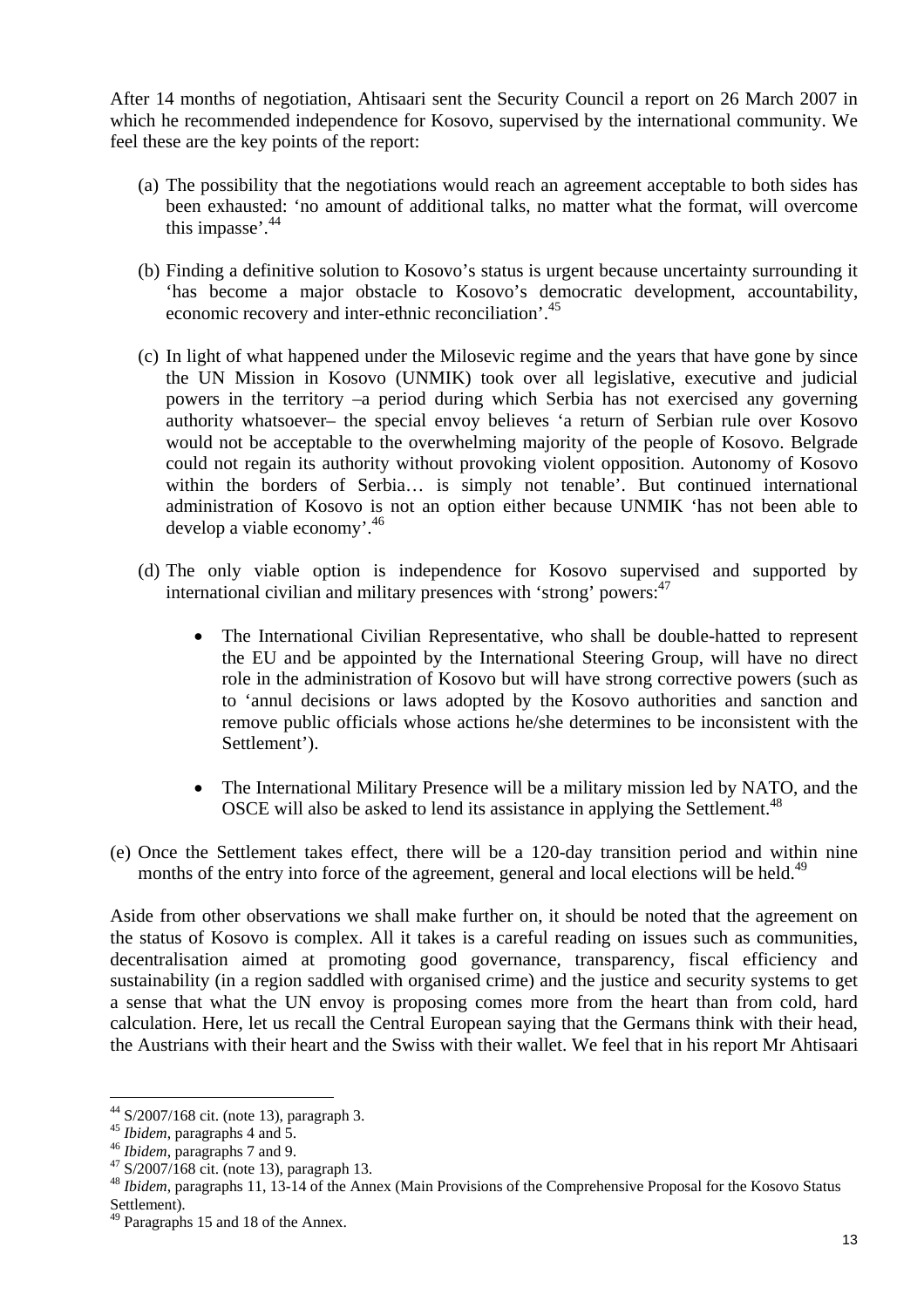has acted more like an Austrian than a German and not at all like a Swiss: all signs are that if it plan is implemented, it will first require a major 'euroduct' of assistance for Kosovo.

As was to be expected, the plan devised by the former President of Finland ran into opposition from Russia and China on the UN Security Council. The Contact Group<sup>50</sup> had to take over the negotiations, naming a troika of mediators made up of the US, Russia and the EU, with the idea of continuing the talks for another 120 days. This period ended on 27 November with no agreement between Serbia and the ethnic Albanians of Kosovo. So what will be the future status of Kosovo?

There seems to be a majority of analysts who have examined the various options and concluded that independence for Kosovo is not only a possible outcome but also the most realistic alternative,  $51$ , given the political context in which we live. But what is also clear is that this independence might be achieved not by a dramatic, meaningless gesture but through a unilateral declaration by the authorities of Kosovo. And we must be clear on this: except for Montenegro, all the other countries of the former Yugoslavia chose this path, which in some cases led to the wars we all know about. The President of Kosovo, Fatmir Sejdin, in declaring the negotiations with Serbia over and failed on 27 November, said Kosovo would make such a declaration as well.<sup>52</sup> But for the authorities in Belgrade this would amount to a flagrant violation of Resolution 1244 of the Security Council, which remains valid and will continue to be until the Council adopts another resolution in its place. Here, then, we have a clear example of a clash between policy and law. And as things stand today, the law is on the side of Serbia, which is a democratic state and is offering Kosovo broad autonomy, as everyone knows.<sup>53</sup> This is the current outlook, although we will have to wait until the mediating troika sends it report to the UN Secretary General on 10 December. This will be a week after the last effort to bring the two sides into an agreement in the visit scheduled for 3 December to Belgrade and Pristina.

We feel that from a strictly legal standpoint, it would be unfair and establish a dangerous precedent for the affected State if the international community advocates Kosovo's independence from Serbia, which is democratic and as respectful of international law (2007) as any state, when the community refused to even consider independence when there were probably reasons to do so with a Yugoslavia that was blind, deaf and mute over the rights of that people as such (1999). The strong statement from the special envoy, who, perhaps sensing what awaited him, wanted to prepare for the worst, to the effect that Kosovo was 'a special case that required a special solution' and 'does not create a precedent for other unresolved conflicts',<sup>54</sup> should not cause us to forget that if the Security Council endorsed his report –essentially it says Kosovo must be independent because the ethnic Albanians cannot put up with living with the Serbs– the UN would be sending the message, regardless of whether Mr Ahtisaari likes it or not, that if a secessionist-minded people living in a sovereign, democratic state that is willing to grant a more than reasonable autonomy to the peoples living in it, manages to create a crisis that makes living together impossible, the international community will recognise its right to independence.

<sup>&</sup>lt;sup>50</sup> The Contact Group is made up of the US, Russia, Germany, France, the UK and Italy. This group has coordinated multilateral initiatives in the UN, the EU, G-8 and others where their influence allows for transferring their solutions to members of those organisations. Russian opposition to the Contact Group led to the creation of a Quintet which, along with the aforementioned troika, has continued to lead the negotiations on Kosovo.

<sup>&</sup>lt;sup>51</sup> Cfr. for example, A.F. Rubio Plo (2007), 'La batalla diplomática de Kosovo: posiciones irreductibles e intereses compartidos', ARI, nr 46, October, p. 19-25.

<sup>&</sup>lt;sup>52</sup> The President of Kosovo spoke bluntly when he said 'the independence of Kosovo is the beginning and the end of the process for the Kosovar people'. He also said a unilateral declaration of independence would be made 'quickly'. Cfr. *Le* 

*Temps* (Geneva), 28/XI/2007.<br><sup>53</sup> According to the daily *El País* (28/XI/2007, p. 5), some of the proposals in that autonomy plan are drawn from the Spanish statutes that grant autonomy to Catalonia and the Basque country.

<sup>54</sup> S/2007/168 cit. (note 13), paragraph 15.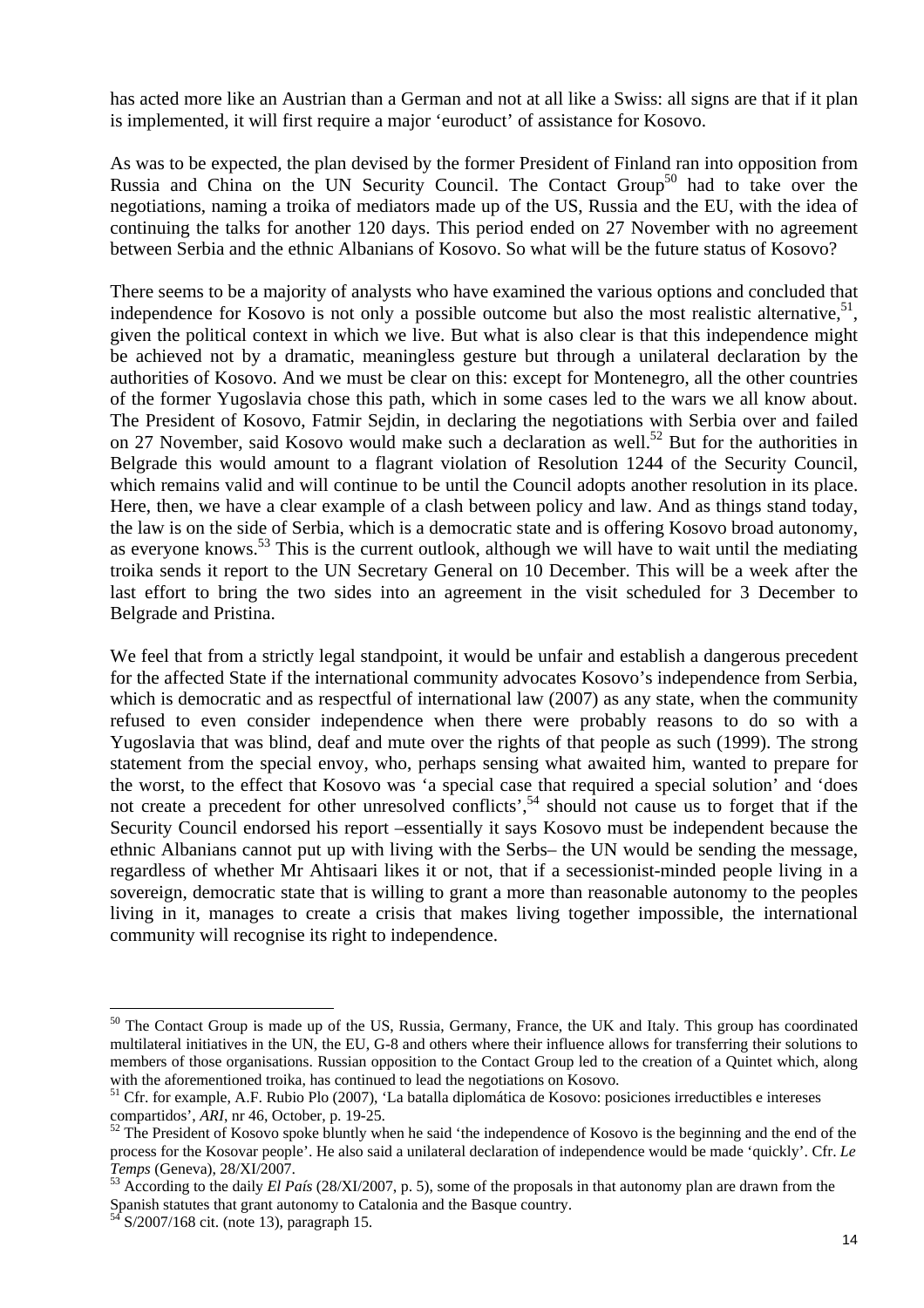## **Recognised as Such?**

If in the end Kosovo were to declare its independence and this were to be endorsed by the UN Security Council (it is not entirely clear that it can) –as a result of which Serbia would again face the dilemma of yielding or fighting, with no greater hopes of success than it had in 1999–, Kosovo's consolidation as a sovereign state would depend on the outside reaction, in other words, what the world thinks of recognising it.

Given the circumstances of this case it seems clear that the Security Council is not going to go against such a declaration, as it did in 1983 with the Turkish Republic of Northern Cyprus. In this case, if the UN endorsed the independence of Kosovo, it is not going to turn around and disavow its own actions. However, a veto by probably more than one permanent member seeking notoriety (the US, France and the UK are prepared to recognise an independent Kosovo, even if this is done unilaterally) would be a sharp setback for the world body. And we also wonder if in objective terms it would be legal to proceed with recognising such a state.

The practice that has emerged within the framework of the UN has probably transcended its initial borders. Today one can think of the possible existence of a general, international legal standard that *mandates non-recognition* of States born through the violation of fundamental norms of international law, such as the one that establishes the right of colonial peoples to free determination (in 1965 the Security Council barred the recognition of Southern Rhodesia), the one that bans institutionalised systems of racial discrimination, such as *apartheid* (as in the case of the birth of Transkei, the recognition of which the Council banned in 1976), or the one barring the use of armed force in international relations (making it impossible to recognise the Turkish Republic of Northern Cyprus in  $1983$ ).<sup>55</sup>

The International Law Commission, in its *Draft Articles on State Responsibility for Internationally Wrongful Acts* (2001) has said that non-recognition of situations created through grave violations of an imperative norm of international law (such as the ones that establish the right to free determination of peoples, the ban on *apartheid* and aggression), and not helping these situations consolidate, are one of the consequences of illicit acts of this nature (articles 40-41) which 'are already supported in international practice and the decisions of the International Court of Justice'.<sup>56</sup> This contributes, as stated recently by the last rapporteur on this issue, to generalising the UN practice of *no collective recognition*.<sup>57</sup> The International Court of Justice, in its consultative ruling on the *issue of Namibia* (1971), said it was the obligation of all States, regardless of whether they are members of the UN, not to recognise the illegal presence of the Republic of South Africa in Namibia or help that country maintain it.<sup>58</sup> But there are even more recent examples of these obligations:

• Although in the case of East Timor the court did not address the underlying issues in the case, Judge Weeramantry in his dissenting opinion did express some ideas that might be useful: that Australia, by agreeing on the treaty governing the resources of the Timor platform and living *de facto* recognition of its annexation by Indonesia after Portugal withdrew (this was condemned by both the General Assembly and the Security Council, which called for the application of the principle of free determination), incurred in international responsibility. This can serve as an example of a situation which should not be recognised by any State, and in which no help should be rendered to the States involved so that the situation can continue, according to the proposal in article 41 of the commission's

<sup>&</sup>lt;sup>55</sup> Respectively, Security Council resolutions 216 (1965), of 12 November; 402 (1976), of 22 December; and 541 (1983), of 18 November.<br>
<sup>56</sup> Commentary 6 on article 41 (in *Informe ...*  $[A/56/10]$  cit. [note 2], p. 10 and ff.).

<sup>&</sup>lt;sup>57</sup> J. Crawford (2006), *The Creation of States in International Law*, Clarendon Press, Oxford, p. 162 and ff., 168 and ff. <sup>58</sup> Consultative ruling of 21 June 1971, paragraphs 122 ss. (*CIJ Recueil 1971*, p. 55-56).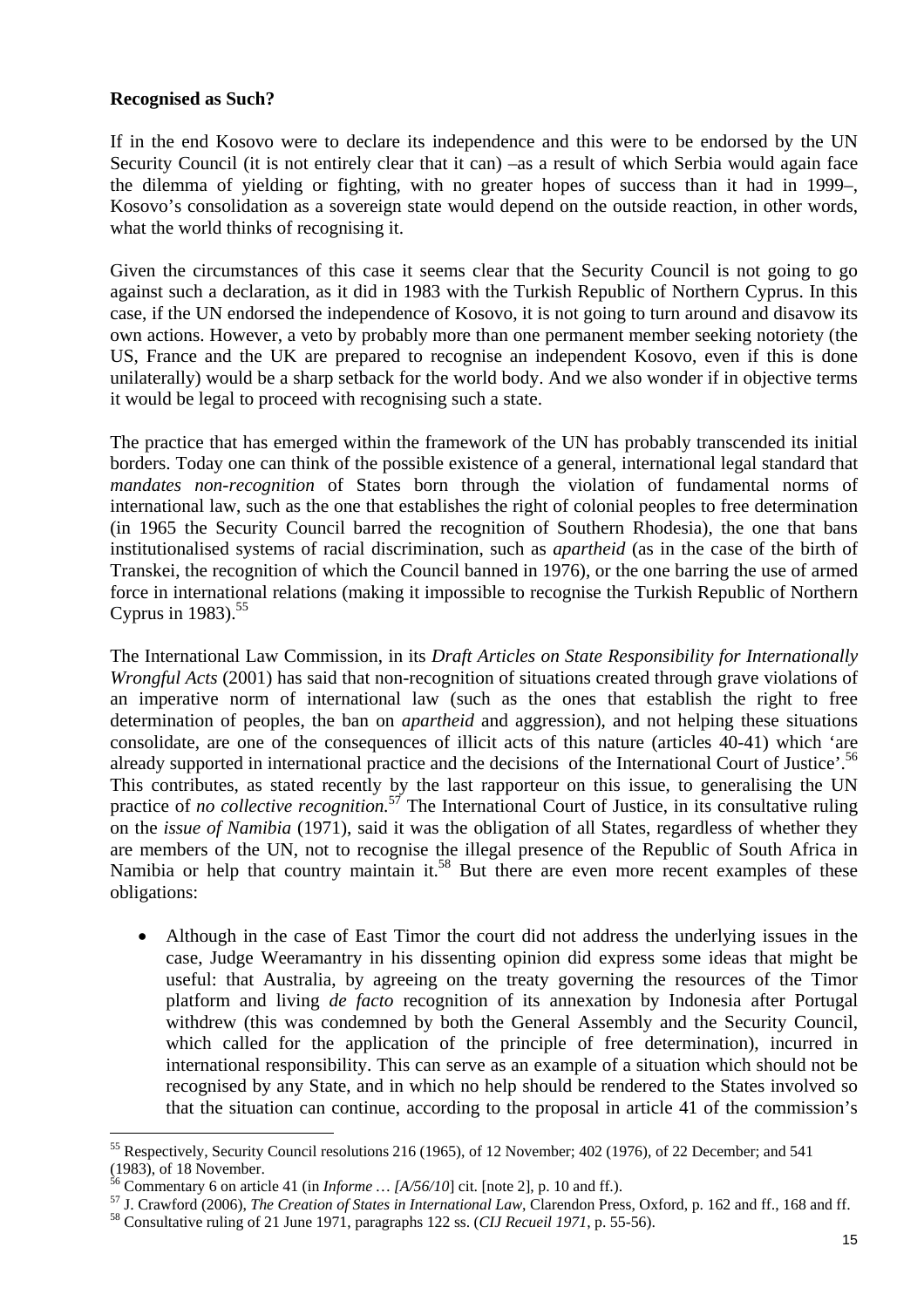draft. And as for the question of whether this would amount to a 'serious violation' of the right to free determination, if we look at the definition in article 40.2 and in particular its use of the term 'flagrant', the answer should be yes.<sup>59</sup>

• On the issue of the *legal consequences of the building of a wall on occupied (Palestinian) territory*, the court says Israel has violated *erga omnes* obligations and that any State:

'has the obligation not to recognize the illegal situation resulting from the construction of the wall [and]... not lend help or assistance to maintain the situation created by said construction'.<sup>60</sup>

In 1983 the Security Council prohibited the recognition of the Turkish Republic of Northern Cyprus, which was created through the aggression committed against Cyprus nine years earlier when the Turkish army invaded the north of the island and occupied it. So, in 2007, can Kosovo be recognised if it was born after the war unleashed by NATO against the former Yugoslavia eight years ago? The Cypriot government's opposition to the EU recognising Kosovo leaves no room for doubt as to the concern prompted by this precedent.

Politicians will probably find a way to launch this ship and keep it afloat. We say this not without some concern. The ship might survive, but it will have done so through politics, not respect for the law.

We think this is not the best way to deal with certain issues at the international level, neither for the western countries nor for Russia and China. If the US, France, the UK and even Germany, Denmark and the Netherlands push hard for independence as the lesser of two evils, then Russia and China will push right back to halt the process and back Serbia. And all this will be done because of obscure interests that hinder prospects for peaceful negotiations between the two sides that are directly affected. All signs are that everyone sees Kosovo as more than a question of law. Indeed, if both an unpredictable, independent Kosovo and Serbia concentrate on joining the EU, it is hard to understand why Russia is so determined to keep supporting its Serb allies, unless it is because of concrete interests, such as not endorsing precedents that could hurt Russia domestically (a proindependence sentiment in Chechnya and Dagestan). Even more evanescent is the role of China, despite its traditional support on this and other similar issues for the Russian position. It should not be forgotten that Tibet is still causing problems for the Chinese authorities, as seen recently with the Dalai Lama's visit to US President George Bush, making the Asian giant very sensitive in regard to its territorial integrity. Having said that, it should be noted that the independence option is strengthened politically by the new governments in Germany and France, which openly support the American position and are firmly opposed to Russia's aims.

 $\overline{a}$  $<sup>59</sup>$  His fundamental conclusion is the following: 'In the circumstances of the case, the position of party in the treaty</sup> regarding the "Timor Gap" would seem incompatible with recognition of and respect for the right of the people of East Timor to self-rule and permanent sovereignty over their natural resources, inasmuch as the treaty: 1) explicitly recognizes East Timor as a province of Indonesia, without the people of the territory having exercised this right; 2) deals with non-renewable natural resources that might belong to this Territory; 3) does not mention the rights of the people of East Timor, but rather only the mutual benefits of the peoples of Australia and Indonesia in developing the resources of the Area (Preamble, paragraph 6); 4) contains no clause allowing the people of East Timor to decide to renounce the treaty when it has exercised its right to avail of it; 5) specifies an initial, valid period of 40 years, and a possible renewal with successive periods of 20 years; and 6) creates the real possibility of exhausting these resources before they can be enjoyed by the people of East Timor' (dissenting opinion of Judge Weeramantry cit., *CIJ Recueil <sup>1995</sup>*, p. 196 ff., mainly 197, 206, 209-210 and 212). 60 Consultative ruling of 9 July 2004, *CIJ Recueil 2004*, 199-200 (paragraph 159 and paragraphs 155-158 on the *erga* 

*omnes* nature of the norms that were violated).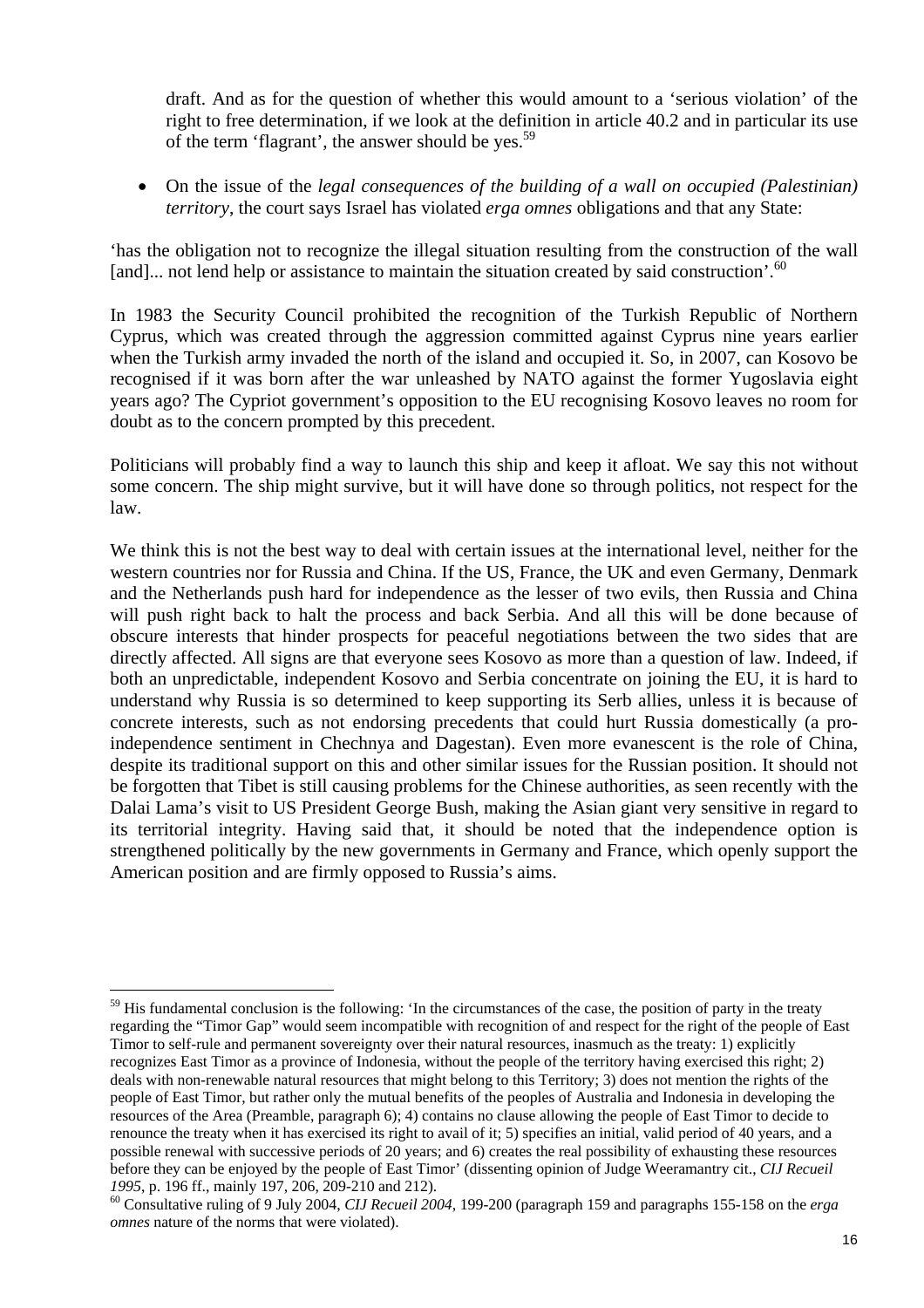#### **And with what Government?**

If, as it seems, the final piece of the principle of free determination remains to be settled in its application to the national peoples forming part of a sovereign state, the true revolution that is still pending involves its application to the population of the State itself, or even of the unitary State or above all.

Repeated proposals in recent times proclaim that the time of the Democratic Principle has come; that is, the right of any people to be governed by whoever they designate. Any people should have the right to a democratic and representative government that respects fundamental human Rights. And if it does not? Therein lies the crux of the question! Does a people have the right to request and receive help from third countries to get rid of a government that is not democratic nor representative of its true will, thus allowing friendly States to provide it without violating the principle barring intervention in domestic affairs? $61$ 

'Let us not go too fast' in this issue, we have been told,  $62$  because experience shows that since the middle of the 20th century it is easy to play with the prospect of passing over popular sovereignty in the adversary in order to seek political cover for intervention, even armed intervention. And of course the coverage proposed will only be a pretence. But once the knot is tied, one like the Gordian knot, what will we do too unravel it? Perhaps call Alexander the Great and start from scratch $2^{63}$ 

Aside from particular regimes in which the rule of law and the democratic principle are *conditio sine qua non* to be a part of them, such as the EU, for instance,  $64$  and those in which the system features controls for compliance both upon entry and during membership, $65$  it would not be prudent to affirm the existence of any norm in international law which, in application of the principle of the free determination of people, establishes the subjective right of the population of all states to have a government that is truly representative and devises mechanisms and institutions for its control and application when necessary: at least not vet...<sup>66</sup>

Therefore, the so-called democratic interventions carried out by a State or a group of them on the basis of their own interpretation of events are not covered under contemporary international law.<sup>67</sup>

And for those readers wondering what these observations have to do with Kosovo, we would simply say they are the result of having deliberated on the hypothesis of a unilateral declaration of

<sup>&</sup>lt;sup>61</sup> For an analysis of all the consequences that introducing the Principle of Democratic Legitimacy would have for international law as it stands today, see J. Salmon (2002), 'Le Droit international à l'épreuve au tournant du XXI e. Siècle', *Cursos Euromediterráneos Bancaja de Derecho Internacional*, VI, p. 289 and ff. <sup>62</sup> A. Remiro Brotons (2001), 'Desvertebración...' cit. (nota 8), p. 131.

 $63$  For a critical evaluation of what he calls, with regard to the requirements of the so-called Democratic Principle,

<sup>&#</sup>x27;discours irénique', vid. Salmon (2002), 'Le Droit international à l'épreuve...', cit., p. 298 and ff.<br><sup>64</sup> The EU treaty, as it will read after incorporating changes from the Lisbon Treaty that will be signed 13 December 2007 (CIG 14/07, 3/XII/2007), establishes that member States must fulfil certain requirements for 'belonging to' and 'joining' the EU: respecting and committing to promote 'the values mentioned in Article 1 bis', which are 'respect for human dignity, freedom, democracy, equality, the rule of law and respect for human rights' (articles 49, 1° and 1-bis).

<sup>&</sup>lt;sup>65</sup> For a member State which commits grave and repeated violations of the values on which the Union is based, these can lead to 'suspension' of 'certain rights (...) including voting rights of the member State in the Council of Ministers' (article 58 on article 2 of the Constitutional Treaty).

 $66$  J. Salmon (2002) says the only exception to the current situation (in which joint consideration of the principles of sovereign equality and non-intervention leads to the 'principle of equivalence of political regimes') was the General Assembly's condemnation of 'Nazi and Fascist' regimes (Resolution 36/162 of 16 December 1981); not even the government of South Africa in the toughest times of apartheid or the regime of the Khmer Rouge in so-called

Democratic Kampuchea drew such attention ('Le Droit international...' cit. [note 60], p. 273-274).<br><sup>67</sup> Vid. in more detail, A. Remiro Brotons (2001), 'Desvertebración...', cit. (note 8), p. 126 and ff. and the bibliograph quoted there.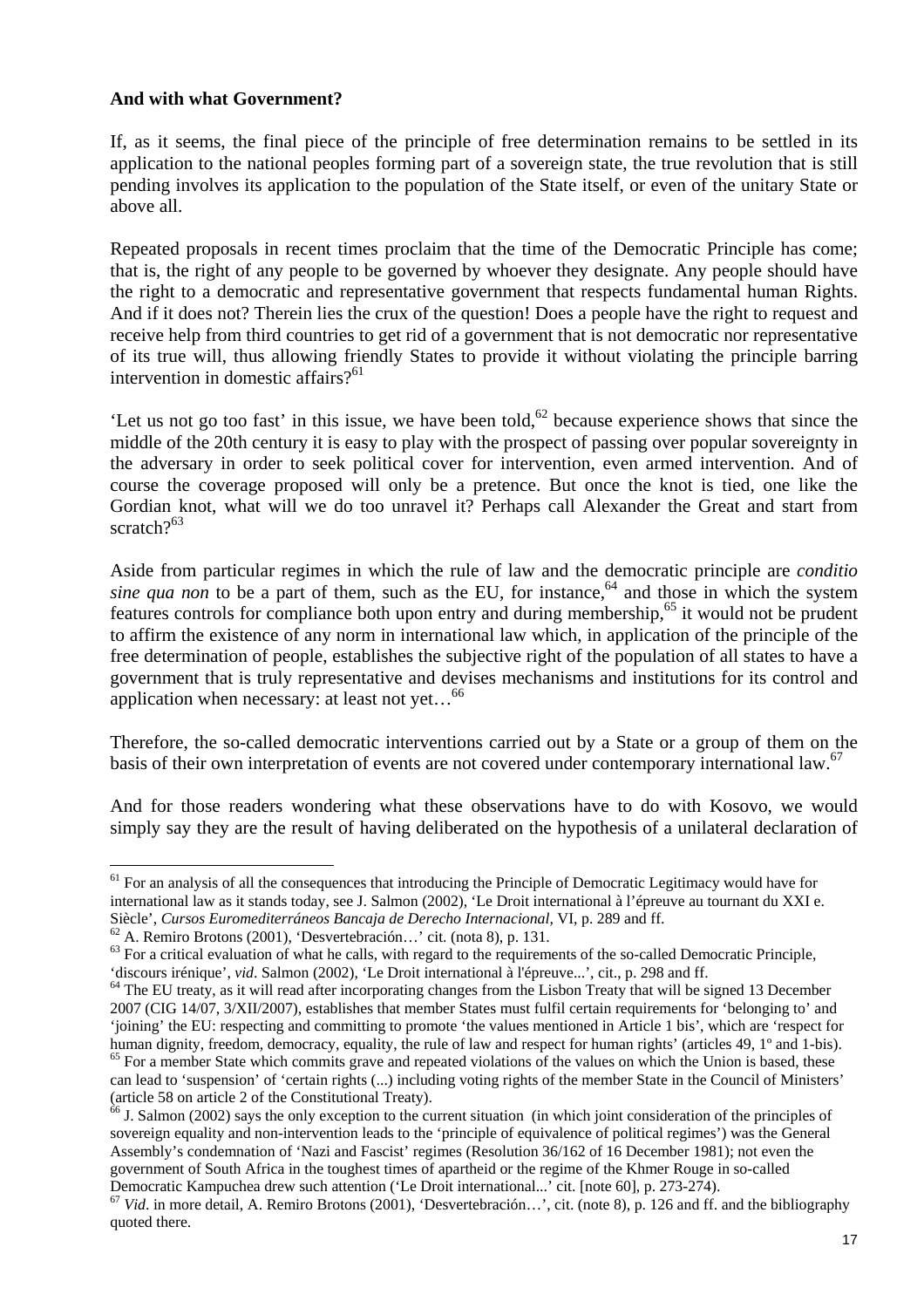independence by the elected government of Kosovo in a context of disagreement among the permanent members of the Security Council, its swift recognition by a group of States allowing for consolidation of the bridgehead established and the temptation –on the basis of arguments like those debated in the previous two paragraphs– of providing beleaguered people with 'fraternal aid' from a friendly, allied State under the guise of protecting the minorities oppressed by the new authorities, which some saw participating earlier as members of the UCK... And we speak of 'fraternal' aid, and not directly of aid from the Serbian motherland to its unruly offspring. If we are consistent with everything we have stated earlier, we are not at all sure –in fact, to the contrary– that international law might not cover those sovereign states which see their territorial integrity violated without legal justification.

But in any case it seems unlikely that the authorities in Belgrade will go so far. Aleksander Simic, an adviser to the Serbian Prime Minister Vojislav Kostunica, threatened on 5 December to use military force if the province of Kosovo were to declare independence unilaterally. He also said such a recourse would be lawful. But those statements were described by the party of the Serbian President, Boris Tadic, as irresponsible and dangerous. It is also worth pointing out that the Serbian Orthodox Bishop Artemije also said he favours strong military pressure, even before the declaration of independence, as a way to show how far Serbia could go. The important military presence currently in Kosovo is certainly a factor that would discourage Serbia from turning to the option of a military attack on the 'rebellious' province.

*Romualdo Bermejo García Professor of International Law and International Relations (León)* 

*Cesáreo Gutiérrez Espada Professor of International Law and International Relations (Murcia)*